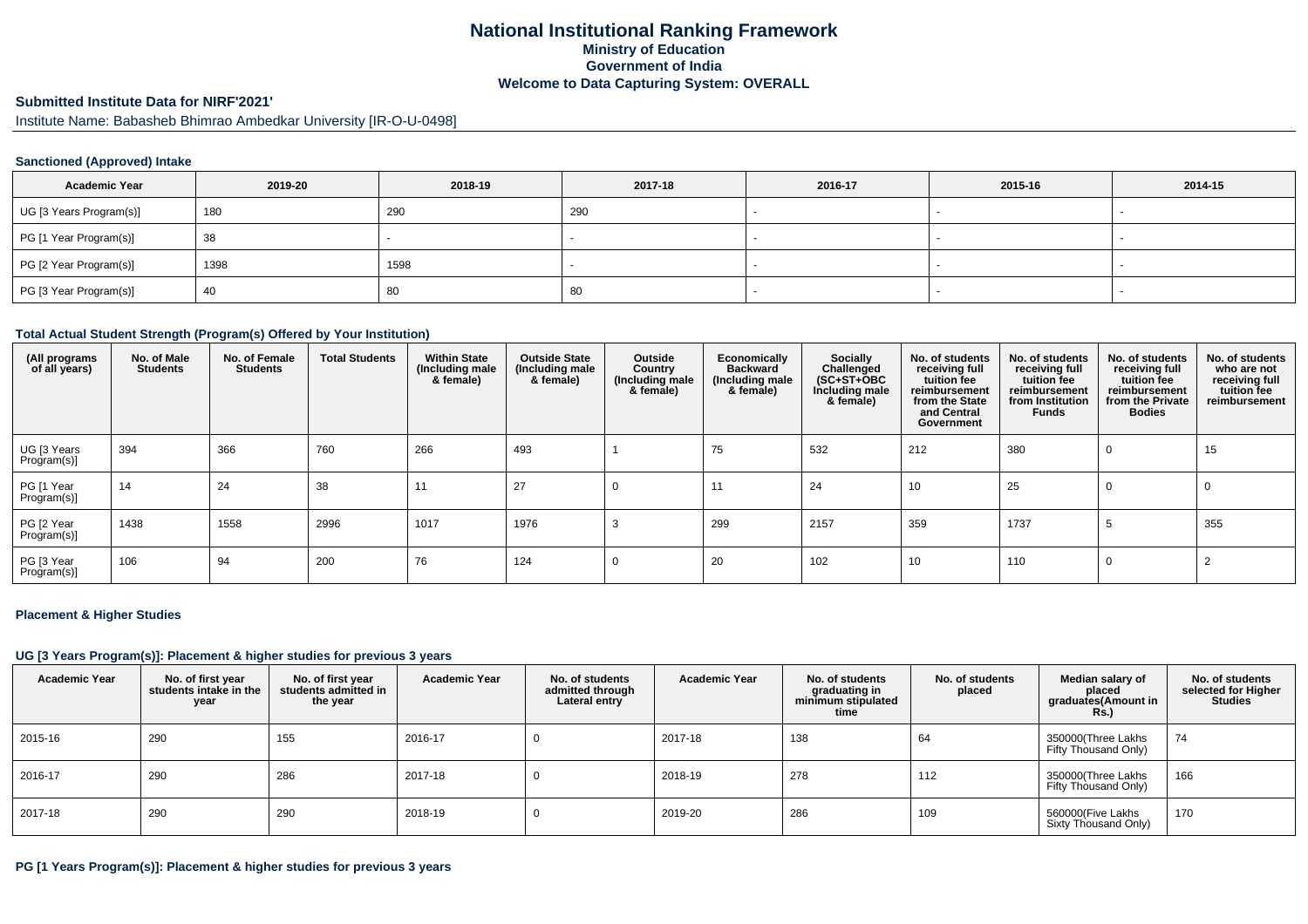| <b>Academic Year</b> | No. of first year<br>students intake in the<br>year | No. of first year<br>students admitted in<br>the year | <b>Academic Year</b> | No. of students graduating in minimum<br>stipulated time | No. of students<br>placed | Median salary of<br>placed<br>graduates(Amount in<br><b>Rs.)</b> | No. of students<br>selected for Higher<br><b>Studies</b> |
|----------------------|-----------------------------------------------------|-------------------------------------------------------|----------------------|----------------------------------------------------------|---------------------------|------------------------------------------------------------------|----------------------------------------------------------|
| 2017-18              | 199                                                 | 150                                                   | 2017-18              | 136                                                      | $\sqrt{5}$                | 350000(Three Lakhs<br>Fifty Thousand)                            |                                                          |
| 2018-19              | 199                                                 | 198                                                   | 2018-19              | 198                                                      | 119                       | 450000(Four Lakhs<br>Fifty Thousand Only)                        | 74                                                       |
| 2019-20              | 38                                                  | 38                                                    | 2019-20              | 38                                                       | 34                        | 500000(Five Lakhs<br>Only)                                       |                                                          |

# **PG [2 Years Program(s)]: Placement & higher studies for previous 3 years**

| <b>Academic Year</b> | No. of first year<br>students intake in the<br>year | No. of first vear<br>students admitted in<br>the year | <b>Academic Year</b> | No. of students graduating in minimum<br>stipulated time | No. of students<br>placed | Median salary of<br>placed<br>graduates(Amount in<br><b>Rs.)</b> | No. of students<br>selected for Higher<br><b>Studies</b> |
|----------------------|-----------------------------------------------------|-------------------------------------------------------|----------------------|----------------------------------------------------------|---------------------------|------------------------------------------------------------------|----------------------------------------------------------|
| 2016-17              | 1538                                                | 982                                                   | 2017-18              | 750                                                      | 500                       | 350000(Three Lakhs<br>Fifty Thousand Only)                       | 15                                                       |
| 2017-18              | 1538                                                | 1530                                                  | 2018-19              | 948                                                      | 489                       | 350000(Three Lakhs<br>Fifty Thousand Only)                       | 459                                                      |
| 2018-19              | 1598                                                | 1598                                                  | 2019-20              | 1590                                                     | 1230                      | 550000(Five Lakhs<br>Fifty Thousand Only)                        | 250                                                      |

## **PG [3 Years Program(s)]: Placement & higher studies for previous 3 years**

| <b>Academic Year</b> | No. of first year<br>students intake in the<br>year | No. of first vear<br>students admitted in<br>the year | <b>Academic Year</b> | No. of students<br>admitted through<br>Lateral entry | <b>Academic Year</b> | No. of students<br>graduating in<br>minimum stipulated<br>time | No. of students<br>placed | Median salary of<br>placed<br>graduates(Amount in<br>Rs.) | No. of students<br>selected for Higher<br><b>Studies</b> |
|----------------------|-----------------------------------------------------|-------------------------------------------------------|----------------------|------------------------------------------------------|----------------------|----------------------------------------------------------------|---------------------------|-----------------------------------------------------------|----------------------------------------------------------|
| 2015-16              | 80                                                  | 76                                                    | 2016-17              |                                                      | 2017-18              | 76                                                             | 55                        | 350000(Three Lakhs<br>Fifty Thousand Only)                | 21                                                       |
| 2016-17              | 80                                                  | 46                                                    | 2017-18              |                                                      | 2018-19              | 45                                                             | 40                        | 350000(Three Lakhs<br>Fifty Thousand Only)                |                                                          |
| 2017-18              | 80                                                  | 80                                                    | 2018-19              | 0                                                    | 2019-20              | 76                                                             | 70                        | 800000(Eight lakhs<br>Only)                               |                                                          |

### **Ph.D Student Details**

| Ph.D (Student pursuing doctoral program till 2019-20 Students admitted in the academic year 2020-21 should not be entered here.) |                                                            |         |         |  |  |  |
|----------------------------------------------------------------------------------------------------------------------------------|------------------------------------------------------------|---------|---------|--|--|--|
| <b>Total Students</b>                                                                                                            |                                                            |         |         |  |  |  |
| Full Time<br>640                                                                                                                 |                                                            |         |         |  |  |  |
| Part Time                                                                                                                        |                                                            |         |         |  |  |  |
|                                                                                                                                  | No. of Ph.D students graduated (including Integrated Ph.D) |         |         |  |  |  |
|                                                                                                                                  | 2019-20                                                    | 2018-19 | 2017-18 |  |  |  |
| Full Time                                                                                                                        | 199                                                        | 203     | 63      |  |  |  |
| Part Time                                                                                                                        |                                                            |         |         |  |  |  |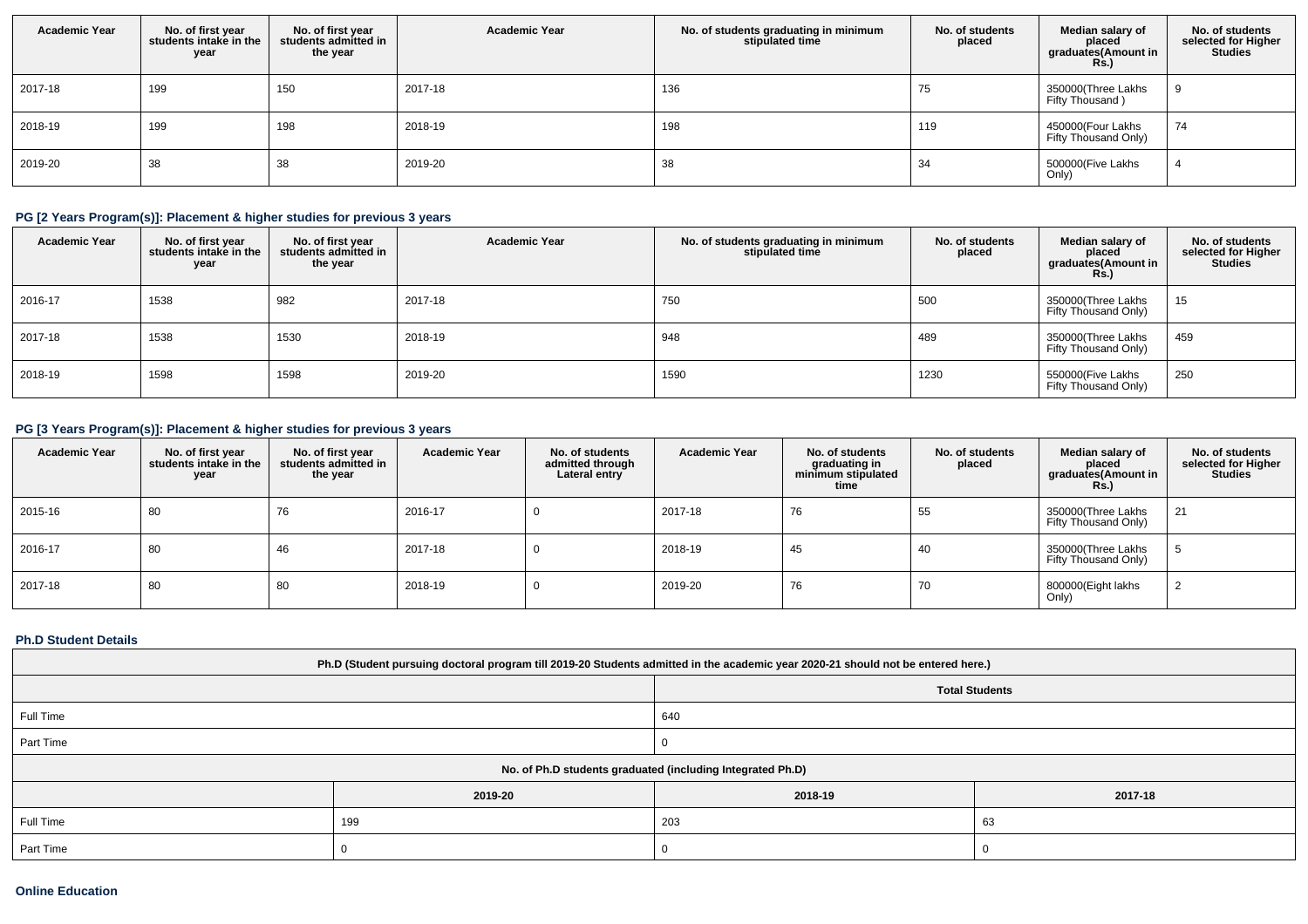| 1. Does all programs/courses were completed on time.                                            |                                                                                       | No                                                                                                                                                                                                                                                                                                                                                                                                                                                                                                                                                                                                                                                                                                                                                                                                                                                                                                                                                                                                                                                                                                                                                                                                                                                              |                                                                                                                                                                                                                                                                                                                                                                                                                                                                        |  |  |
|-------------------------------------------------------------------------------------------------|---------------------------------------------------------------------------------------|-----------------------------------------------------------------------------------------------------------------------------------------------------------------------------------------------------------------------------------------------------------------------------------------------------------------------------------------------------------------------------------------------------------------------------------------------------------------------------------------------------------------------------------------------------------------------------------------------------------------------------------------------------------------------------------------------------------------------------------------------------------------------------------------------------------------------------------------------------------------------------------------------------------------------------------------------------------------------------------------------------------------------------------------------------------------------------------------------------------------------------------------------------------------------------------------------------------------------------------------------------------------|------------------------------------------------------------------------------------------------------------------------------------------------------------------------------------------------------------------------------------------------------------------------------------------------------------------------------------------------------------------------------------------------------------------------------------------------------------------------|--|--|
| 2. Measures taken to complete the syllabus of courses and programs.                             |                                                                                       | The members of the faculty were motivated to shift to online teaching and learning and were oriented to use online conferencing<br>recordings. The video recordings were also uploaded on the university website for easy accessibility. A university wide portal was<br>engagement of students making them feel connected, regular online quizzes and competitions were also organised. The<br>members of the faculty and students were provided access to e-resources subscribed by the Central Library through remote<br>access.<br>As far as assessment of learning outcomes is concerned various measures were adopted with the help of online platforms not<br>only at the formative level (i.e, as and when the teaching-learning was going on) but also at the summative level i.e, the mid-term<br>as well as end-term semester examinations were conducted through online as well as blended<br>dissertations in the final year and were facing difficulty in collecting field data were given option to submit reviews/<br>papers/articles/essays etc.<br>Regular tracking of the progress was undertaken under the aegis of Dean Academics about completion of syllabus at the<br>university level and head of departments at the department level. | tools. The students were contacted using their email ids and phone numbers and concerned faculty formed WhatsApp groups and<br>other social media tools. The study materials were shared in the form of lecture slides, PDF notes<br>designed where faculty could share the study materials as and when needed by the students. The students were oriented to<br>register in relevant courses available through different platforms such as, NPTEL, SWAYAM, MIT Course |  |  |
| 3. The period of delay in completion of syllabus (in months).                                   |                                                                                       |                                                                                                                                                                                                                                                                                                                                                                                                                                                                                                                                                                                                                                                                                                                                                                                                                                                                                                                                                                                                                                                                                                                                                                                                                                                                 |                                                                                                                                                                                                                                                                                                                                                                                                                                                                        |  |  |
| 4. The period of delay in conducting exams (in months).                                         |                                                                                       |                                                                                                                                                                                                                                                                                                                                                                                                                                                                                                                                                                                                                                                                                                                                                                                                                                                                                                                                                                                                                                                                                                                                                                                                                                                                 |                                                                                                                                                                                                                                                                                                                                                                                                                                                                        |  |  |
| <b>Portal Name</b>                                                                              | No, of students offered online courses which have credit<br>transferred to transcript | Total no, of online courses which have credit transferred<br>Total no. of credits transferred to transcript<br>to the transcript                                                                                                                                                                                                                                                                                                                                                                                                                                                                                                                                                                                                                                                                                                                                                                                                                                                                                                                                                                                                                                                                                                                                |                                                                                                                                                                                                                                                                                                                                                                                                                                                                        |  |  |
| Swayam                                                                                          | 3956                                                                                  |                                                                                                                                                                                                                                                                                                                                                                                                                                                                                                                                                                                                                                                                                                                                                                                                                                                                                                                                                                                                                                                                                                                                                                                                                                                                 |                                                                                                                                                                                                                                                                                                                                                                                                                                                                        |  |  |
| 5. No. of courses developed and available online on Swayam platform by your institution faculty |                                                                                       |                                                                                                                                                                                                                                                                                                                                                                                                                                                                                                                                                                                                                                                                                                                                                                                                                                                                                                                                                                                                                                                                                                                                                                                                                                                                 |                                                                                                                                                                                                                                                                                                                                                                                                                                                                        |  |  |

# **Financial Resources: Utilised Amount for the Capital expenditure for previous 3 years**

| <b>Academic Year</b>                                                                                 | 2019-20                                                                                   | 2018-19                                                                             | 2017-18                                                                                |  |  |  |
|------------------------------------------------------------------------------------------------------|-------------------------------------------------------------------------------------------|-------------------------------------------------------------------------------------|----------------------------------------------------------------------------------------|--|--|--|
|                                                                                                      | <b>Utilised Amount</b>                                                                    | <b>Utilised Amount</b>                                                              | <b>Utilised Amount</b>                                                                 |  |  |  |
| Annual Capital Expenditure on Academic Activities and Resources (excluding expenditure on buildings) |                                                                                           |                                                                                     |                                                                                        |  |  |  |
| Library                                                                                              | 9532183 (Ninety five lakh thirty two thousands one hundred<br>eighty three)               | 9385933 (Ninety three Lakhs eighty five thousands nine<br>hundred thirty three)     | 0 (zero)                                                                               |  |  |  |
| New Equipment for Laboratories                                                                       | 15737585 (One crore fifty seven lakhs thirty seven thousands<br>five hundred eighty five) | 10177532 (One crore one lakh seventy seven thousands five<br>hundred thirty two)    | 53725990 (Five crore thirty seven lakhs twenty five thousands<br>nine hundred ninety)  |  |  |  |
| <b>Engineering Workshops</b>                                                                         | 21047327 (Two crore ten lakhs forty seven thousand three<br>hundred twenty seven)         | 13059787 (One crore thirty lakhs fifty nine thousand seven<br>hundred eighty seven) | 0 (Zero)                                                                               |  |  |  |
| Other expenditure on creation of Capital Assets (excluding<br>expenditure on Land and Building)      | 27911674 (Two crore seventy nine lakhs eleven thousand six<br>hundred seventy four)       | 26639961 (Two crore sixty six lakhs thirty nine thousand nine<br>hundred sixty one) | 15385841 (One crore fifty three lakhs eighty five thousand<br>eight hundred forty one) |  |  |  |

## **Financial Resources: Utilised Amount for the Operational expenditure for previous 3 years**

| <b>Academic Year</b>                                                                                                                                                                            | 2019-20                                                                                      | 2018-19                                                                                      | 2017-18                                                                           |  |  |  |  |
|-------------------------------------------------------------------------------------------------------------------------------------------------------------------------------------------------|----------------------------------------------------------------------------------------------|----------------------------------------------------------------------------------------------|-----------------------------------------------------------------------------------|--|--|--|--|
|                                                                                                                                                                                                 | <b>Utilised Amount</b>                                                                       | <b>Utilised Amount</b>                                                                       | <b>Utilised Amount</b>                                                            |  |  |  |  |
| <b>Annual Operational Expenditure</b>                                                                                                                                                           |                                                                                              |                                                                                              |                                                                                   |  |  |  |  |
| Salaries (Teaching and Non Teaching staff)                                                                                                                                                      | 636514364 (Sixty three crore sixty five lakhs fourteen thousand<br>three hundred sixty four) | 512190602 (Fifty one crore twenty one lakhs ninety thousand<br>six hundred two)              | 408334022 (Forty crore eighty three lakhs thirty four thousand<br>twenty two)     |  |  |  |  |
| Maintenance of Academic Infrastructure or consumables and<br>other running expenditures (excluding maintenance of hostels<br>and allied services, rent of the building, depreciation cost, etc) | 394908893 (Thirty nine crore forty nine lakhs eight thousand<br>eight hundred ninety three)  | 388032871 (Thirty eight crore eighty lakhs thirty two thousand<br>eight hundred seventy one) | 353965086 (Thirty five crore thirty nine lakhs sixty five<br>thousand eighty six) |  |  |  |  |
| Seminars/Conferences/Workshops                                                                                                                                                                  | 3836243 (Thirty eight lakhs thirty six thousand two hundred<br>forty three)                  | 2851976 (Twenty eight lakhs fifty one thousand nine hundred<br>seventy six)                  | 4153745 (Forty one lakhs fifty three thousand seven hundred<br>forty five)        |  |  |  |  |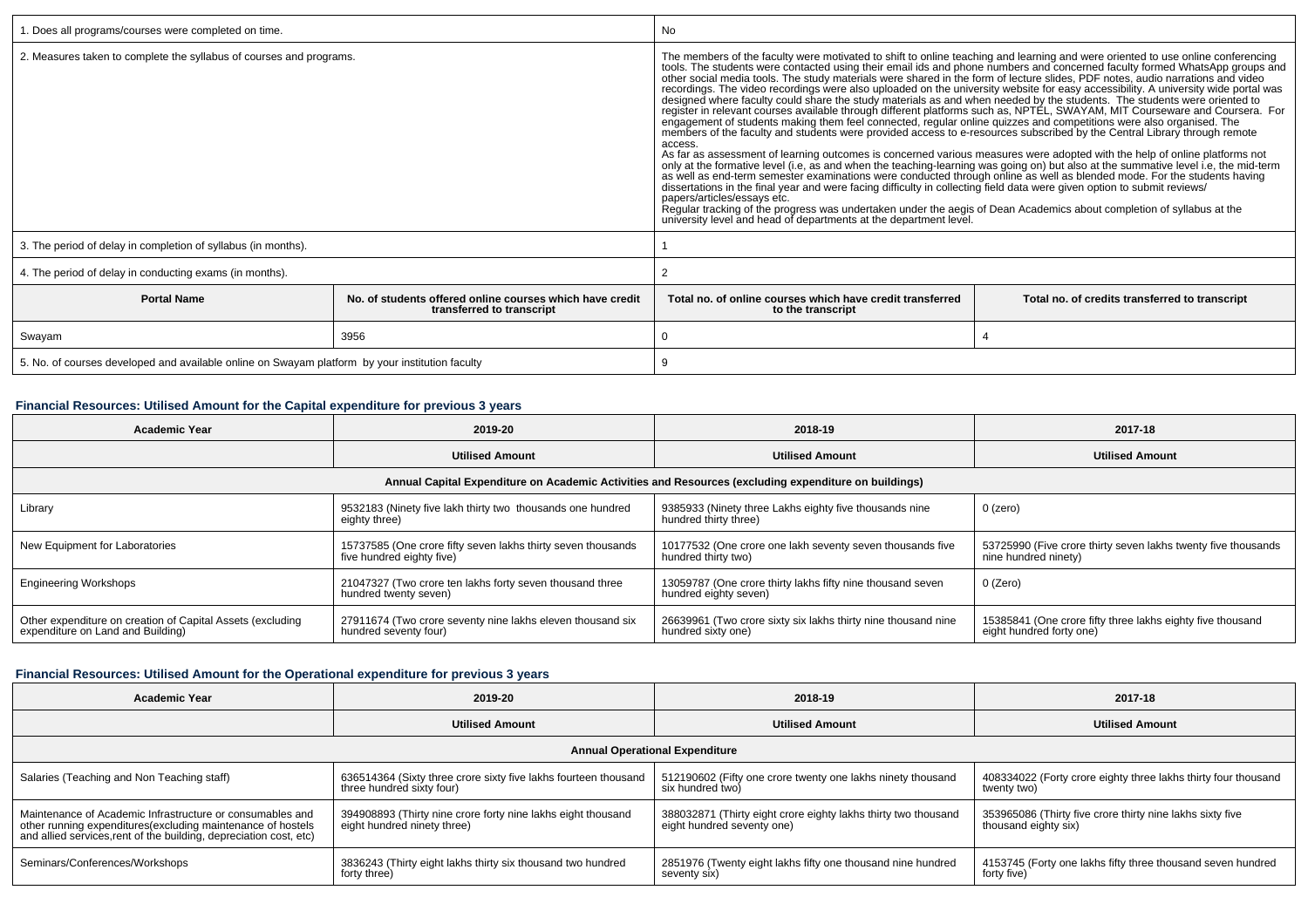| I   |  |
|-----|--|
|     |  |
| . . |  |

| Calendar year            | 2019 | 2018 | 2017 |
|--------------------------|------|------|------|
| No. of Patents Published |      |      |      |
| No. of Patents Granted   |      |      |      |

## **Sponsored Research Details**

| <b>Financial Year</b>                    | 2019-20                              | 2018-19                        | 2017-18                   |
|------------------------------------------|--------------------------------------|--------------------------------|---------------------------|
| Total no. of Sponsored Projects          | -31                                  | 45                             | 41                        |
| Total no. of Funding Agencies            |                                      |                                |                           |
| Total Amount Received (Amount in Rupees) | 77800000                             | 42700000                       | 73000000                  |
| Amount Received in Words                 | Seven Crore Seventy eight lakhs only | Four crores twenty seven lakhs | Seven crores thirty lakhs |

## **Consultancy Project Details**

| <b>Financial Year</b>                    | 2019-20                       | 2018-19          | 2017-18                  |  |  |
|------------------------------------------|-------------------------------|------------------|--------------------------|--|--|
| Total no. of Consultancy Projects        |                               | 20               |                          |  |  |
| Total no. of Client Organizations        | 18                            | 20               |                          |  |  |
| Total Amount Received (Amount in Rupees) | 1050000                       | 800000           | 650000                   |  |  |
| Amount Received in Words                 | Ten lakhs fifty thousand only | Eight lakhs only | Six lakhs fifty thousand |  |  |

## **Executive Development Program/Management Development Programs**

| <b>Financial Year</b>                                                             | 2019-20           | 2018-19         | 2017-18 |
|-----------------------------------------------------------------------------------|-------------------|-----------------|---------|
| Total no. of Executive Development Programs/ Management<br>Development Programs   |                   |                 |         |
| Total no. of Participants                                                         | 240               | 120             |         |
| Total Annual Earnings (Amount in Rupees)(Excluding Lodging<br>& Boarding Charges) | 1200000           | 500000          |         |
| Total Annual Earnings in Words                                                    | Twelve Lakhs only | Five lakhs only | Zero    |

## **PCS Facilities: Facilities of physically challenged students**

| 1. Do your institution buildings have Lifts/Ramps?                                                                                                           | Yes, more than 80% of the buildings |
|--------------------------------------------------------------------------------------------------------------------------------------------------------------|-------------------------------------|
| $12.$ Do your institution have provision for walking aids, includingwheelchairs and transportation from one building to another for<br>handicapped students? | Yes                                 |
| 3. Do your institution buildings have specially designed toilets for handicapped students?                                                                   | Yes, more than 80% of the buildings |

#### **Accreditation**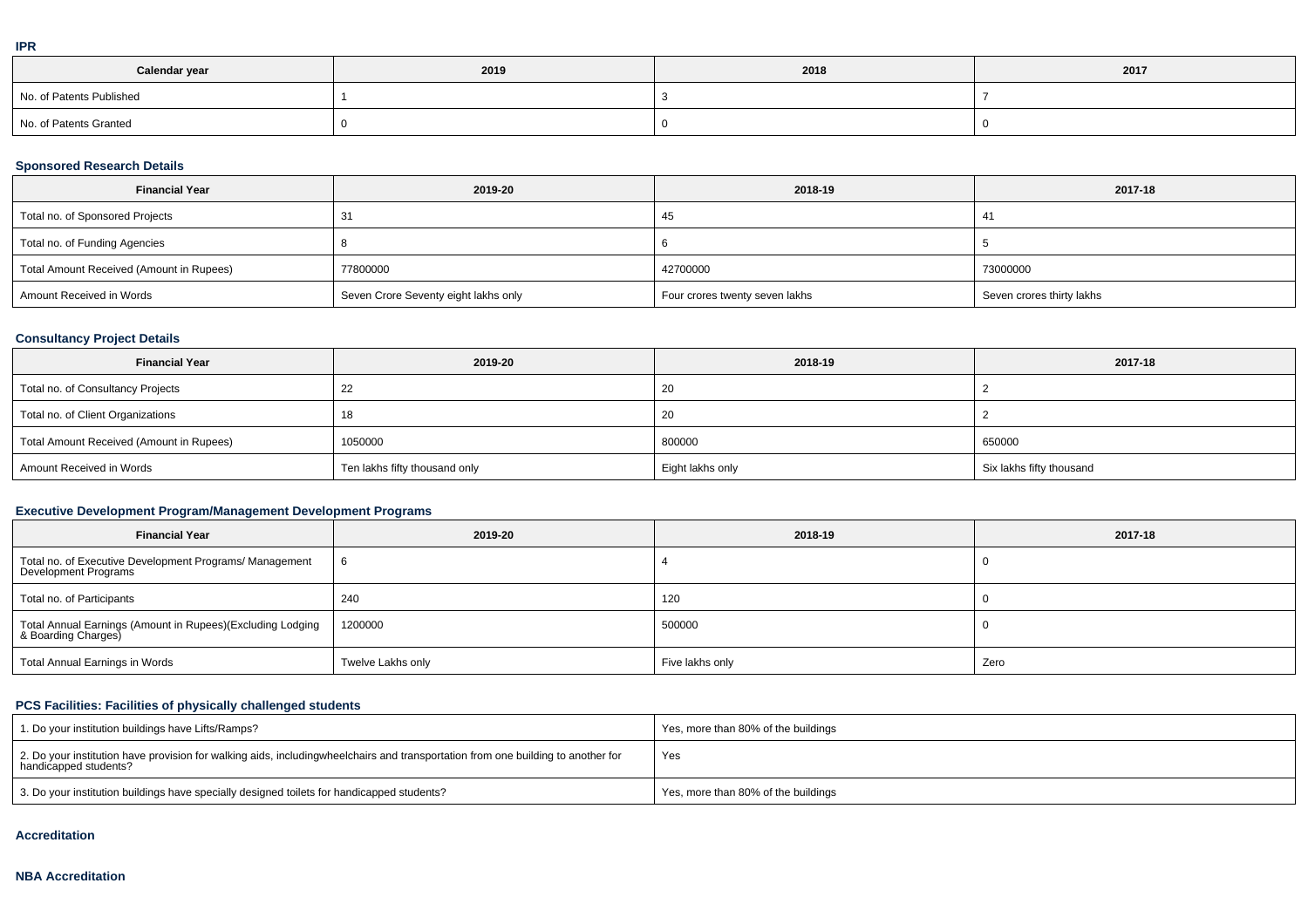| 1. Does your institute have a valid NBA Accreditation? |
|--------------------------------------------------------|
|--------------------------------------------------------|

expression of the contract of the contract of the contract of the contract of the contract of the contract of the contract of the contract of the contract of the contract of the contract of the contract of the contract of

### **NAAC Accreditation**

| 1. Does your institute have a valid NAAC Accreditation? |            | <b>YES</b>                |      |  |  |  |  |
|---------------------------------------------------------|------------|---------------------------|------|--|--|--|--|
| Valid from                                              |            | <b>CGPA</b><br>Valid upto |      |  |  |  |  |
| 01-05-2015                                              | 05-02-2021 |                           | 3.01 |  |  |  |  |

### **Faculty Details**

| Srno           | <b>Name</b>                | Age | Designation            | Gender | Qualification | <b>Experience (In</b><br>Months) | <b>Is Associated</b><br><b>Last Year</b> | <b>Currently</b><br>working with<br>institution? | <b>Joining Date</b> | <b>Leaving Date</b>      | <b>Association type</b> |
|----------------|----------------------------|-----|------------------------|--------|---------------|----------------------------------|------------------------------------------|--------------------------------------------------|---------------------|--------------------------|-------------------------|
| $\mathbf{1}$   | Asim Hasan                 | 31  | Assistant<br>Professor | Male   | Ph.D          | 64                               | Yes                                      | Yes                                              | 01-07-2019          | --                       | Adhoc/<br>Contractual   |
| $\overline{2}$ | Jamal Abdul Nasir          | 30  | Assistant<br>Professor | Male   | Ph.D          | 60                               | Yes                                      | Yes                                              | 05-09-2019          | Ξ.                       | Adhoc/<br>Contractual   |
| 3              | Kainat Siddiqui            | 35  | Assistant<br>Professor | Female | Ph.D          | 108                              | Yes                                      | Yes                                              | 10-10-2019          |                          | Adhoc /<br>Contractual  |
| $\overline{4}$ | Kushendra Mishra           | 43  | Professor              | Male   | Ph.D          | 240                              | Yes                                      | Yes                                              | 19-07-2011          | $\overline{a}$           | Regular                 |
| 5              | Lata Bajpai Singh          | 40  | Assistant<br>Professor | Female | Ph.D          | 180                              | Yes                                      | Yes                                              | 21-11-2017          | ä.                       | Regular                 |
| 6              | M S Khan                   | 54  | Professor              | Male   | Ph.D          | 291                              | Yes                                      | Yes                                              | 07-07-2011          | u.                       | Regular                 |
| $\overline{7}$ | Nadeem                     | 31  | Assistant<br>Professor | Male   | Ph.D          | 62                               | Yes                                      | Yes                                              | 01-08-2019          | --                       | Adhoc/<br>Contractual   |
| 8              | Pradeep Kumar<br>Singh     | 32  | Assistant<br>Professor | Male   | Ph.D          | 97                               | Yes                                      | Yes                                              | 10-10-2019          | Ξ.                       | Adhoc /<br>Contractual  |
| 9              | Rakesh Kumar               | 31  | Assistant<br>Professor | Male   | Ph.D          | 64                               | Yes                                      | Yes                                              | 01-08-2019          | $\overline{\phantom{a}}$ | Adhoc /<br>Contractual  |
| 10             | Ramesh Kumar<br>Chaturvedi | 45  | Assistant<br>Professor | Male   | Ph.D          | 245                              | Yes                                      | Yes                                              | 01-12-2015          | --                       | Regular                 |
| 11             | Shahshi Bharti             | 32  | Assistant<br>Professor | Female | Ph.D          | 99                               | Yes                                      | Yes                                              | 28-08-2017          | --                       | Adhoc /<br>Contractual  |
| 12             | Suhel Ahmed                | 35  | Assistant<br>Professor | Male   | Ph.D          | 107                              | Yes                                      | Yes                                              | 21-01-2019          | $\overline{\phantom{a}}$ | Adhoc /<br>Contractual  |
| 13             | Suman Devi                 | 32  | Assistant<br>Professor | Female | Ph.D          | 97                               | Yes                                      | Yes                                              | 28-08-2019          | −−                       | Adhoc /<br>Contractual  |
| 14             | Sushama Rani               | 33  | Assistant<br>Professor | Female | Ph.D          | 102                              | Yes                                      | Yes                                              | 01-08-2019          | --                       | Adhoc/<br>Contractual   |
| 15             | Taruna                     | 40  | Assistant<br>Professor | Female | Ph.D          | 198                              | Yes                                      | Yes                                              | 03-12-2014          | --                       | Regular                 |
| 16             | Gaurav Kaithwas            | 39  | Professor              | Male   | Ph.D          | 180                              | Yes                                      | Yes                                              | 05-09-2011          |                          | Regular                 |
| 17             | P S Rajinikanth            | 43  | Associate<br>Professor | Male   | Ph.D          | 185                              | Yes                                      | Yes                                              | 19-03-2018          | --                       | Regular                 |
| 18             | Poonam Parashar            | 40  | Assistant<br>Professor | Female | Ph.D          | 98                               | Yes                                      | Yes                                              | 19-09-2019          | Ξ.                       | Adhoc/<br>Contractual   |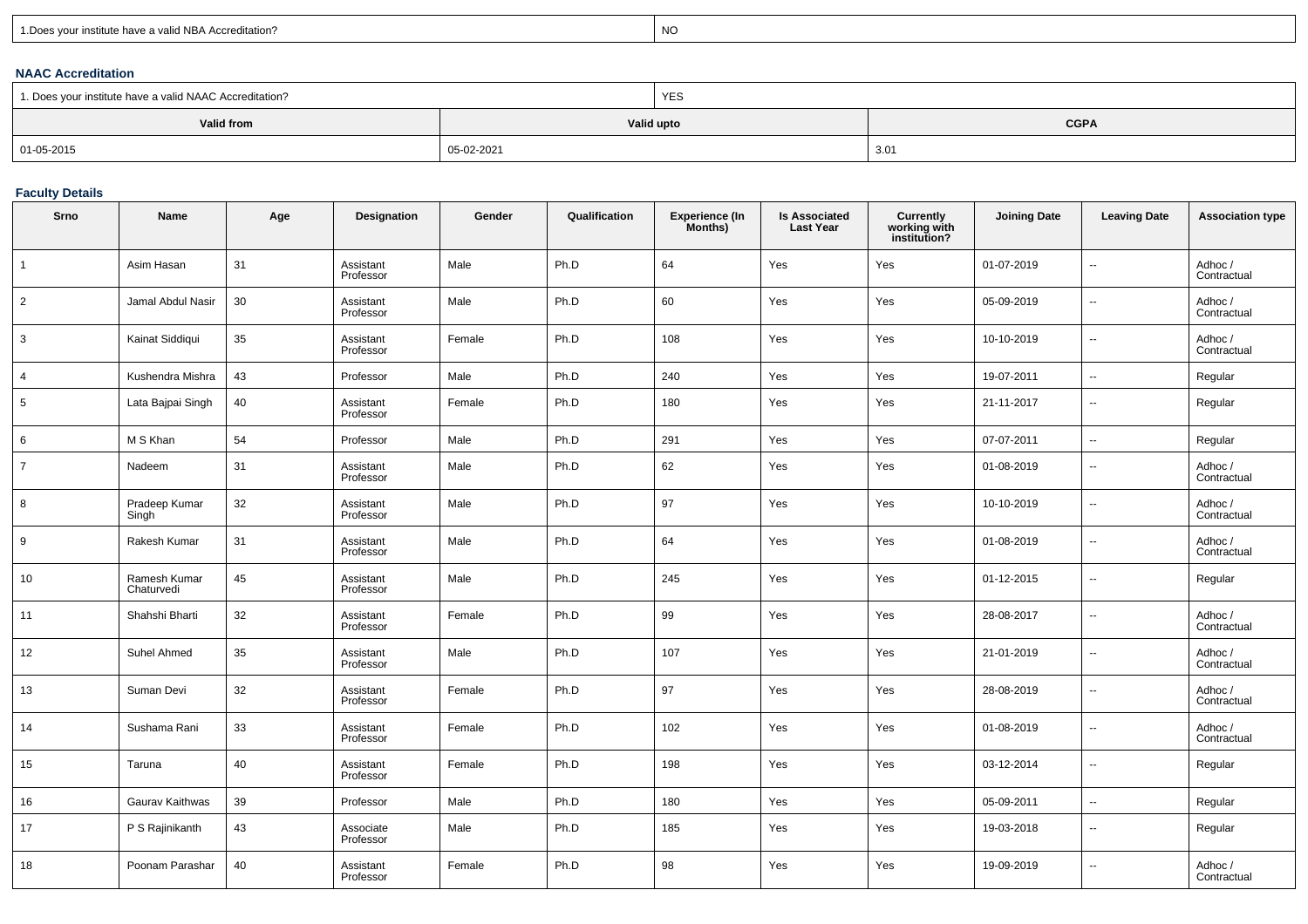| 19 | Sapana Kushwaha                | 37 | Assistant<br>Professor | Female | Ph.D       | 36  | Yes | Yes | 20-11-2017 | $\overline{\phantom{a}}$ | Regular                |
|----|--------------------------------|----|------------------------|--------|------------|-----|-----|-----|------------|--------------------------|------------------------|
| 20 | Shubhini A Saraf               | 54 | Professor              | Female | Ph.D       | 307 | Yes | Yes | 17-08-2011 | $\sim$                   | Regular                |
| 21 | Sudipta Saha                   | 42 | Associate<br>Professor | Male   | Ph.D       | 108 | Yes | Yes | 29-08-2011 | $\overline{\phantom{a}}$ | Regular                |
| 22 | Vijaykumar M R                 | 36 | Assistant<br>Professor | Male   | Ph.D       | 41  | No  | Yes | 04-01-2021 | $\overline{\phantom{a}}$ | Regular                |
| 23 | Vikas Mishra                   | 41 | Assistant<br>Professor | Male   | Ph.D       | 99  | Yes | Yes | 17-11-2017 | $\overline{\phantom{a}}$ | Regular                |
| 24 | Anis Ahmad                     | 46 | Assistant<br>Professor | Male   | Ph.D       | 182 | Yes | Yes | 18-11-2008 | $\overline{\phantom{a}}$ | Regular                |
| 25 | Mujibur Rehman                 | 47 | Assistant<br>Professor | Male   | Ph.D       | 185 | Yes | Yes | 29-09-2016 | $\overline{\phantom{a}}$ | Regular                |
| 26 | Munish Swaroop                 | 39 | Assistant<br>Professor | Male   | Ph.D       | 62  | Yes | Yes | 10-07-2018 | $\overline{\phantom{a}}$ | Adhoc /<br>Contractual |
| 27 | Pankaj Kumar<br>Rawat          | 39 | Assistant<br>Professor | Male   | Ph.D       | 70  | Yes | Yes | 10-07-2018 | $\overline{\phantom{a}}$ | Adhoc /<br>Contractual |
| 28 | Pradeep Kumar                  | 44 | Assistant<br>Professor | Male   | Ph.D       | 181 | Yes | Yes | 20-11-2008 | $\overline{\phantom{a}}$ | Regular                |
| 29 | Preeti Misra                   | 55 | Professor              | Female | <b>LLD</b> | 175 | Yes | Yes | 30-06-2005 | $\sim$                   | Regular                |
| 30 | Priti Saxena                   | 55 | Professor              | Female | Ph.D       | 175 | Yes | Yes | 01-07-2005 | $\overline{\phantom{a}}$ | Regular                |
| 31 | Rashida Ather                  | 38 | Assistant<br>Professor | Female | Ph.D       | 135 | Yes | Yes | 20-09-2008 | $\overline{\phantom{a}}$ | Regular                |
| 32 | Sanjeev Kumar<br>Chadha        | 45 | Associate<br>Professor | Male   | Ph.D       | 240 | Yes | Yes | 01-02-2018 | $\overline{\phantom{a}}$ | Regular                |
| 33 | Shashi Kumar                   | 49 | Associate<br>Professor | Male   | Ph.D       | 269 | Yes | Yes | 19-08-1997 | $\overline{\phantom{a}}$ | Regular                |
| 34 | Sudarshan Verma                | 50 | Professor              | Female | Ph.D       | 271 | Yes | Yes | 17-09-2008 | $\sim$                   | Regular                |
| 35 | Sufia Ahmed                    | 43 | Assistant<br>Professor | Female | Ph.D       | 144 | Yes | Yes | 17-11-2008 | $\overline{\phantom{a}}$ | Regular                |
| 36 | Dr Sarvesh Kumar<br>Singh      | 45 | Associate<br>Professor | Male   | Ph.D       | 181 | No  | Yes | 17-11-2017 | $\overline{\phantom{a}}$ | Regular                |
| 37 | Dr Baljeet Kumar<br>Srivastava | 40 | Assistant<br>Professor | Male   | Ph.D       | 172 | No  | Yes | 16-11-2017 | $\overline{\phantom{a}}$ | Regular                |
| 38 | Dr Shiv Shankar<br>Yadav       | 37 | Assistant<br>Professor | Male   | Ph.D       | 97  | No  | Yes | 16-11-2017 | $\overline{\phantom{a}}$ | Regular                |
| 39 | Dr Namita Jaisal               | 33 | Assistant<br>Professor | Female | Ph.D       | 56  | No  | Yes | 17-11-2017 | $\overline{\phantom{a}}$ | Regular                |
| 40 | Dr Surinder Kumar              | 48 | Professor              | Male   | Ph.D       | 238 | Yes | Yes | 12-07-2011 | $\overline{\phantom{a}}$ | Regular                |
| 41 | Dr Rahul<br>Varshney           | 35 | Assistant<br>Professor | Male   | Ph.D       | 98  | Yes | Yes | 17-03-2015 | $\overline{\phantom{a}}$ | Regular                |
| 42 | Dr Amit Kumar<br>Misra         | 38 | Assistant<br>Professor | Male   | Ph.D       | 108 | Yes | Yes | 17-04-2015 | $\sim$                   | Regular                |
| 43 | Prof Subhini A<br>Saraf        | 54 | Professor              | Female | Ph.D       | 307 | Yes | Yes | 17-08-2011 | $\overline{\phantom{a}}$ | Regular                |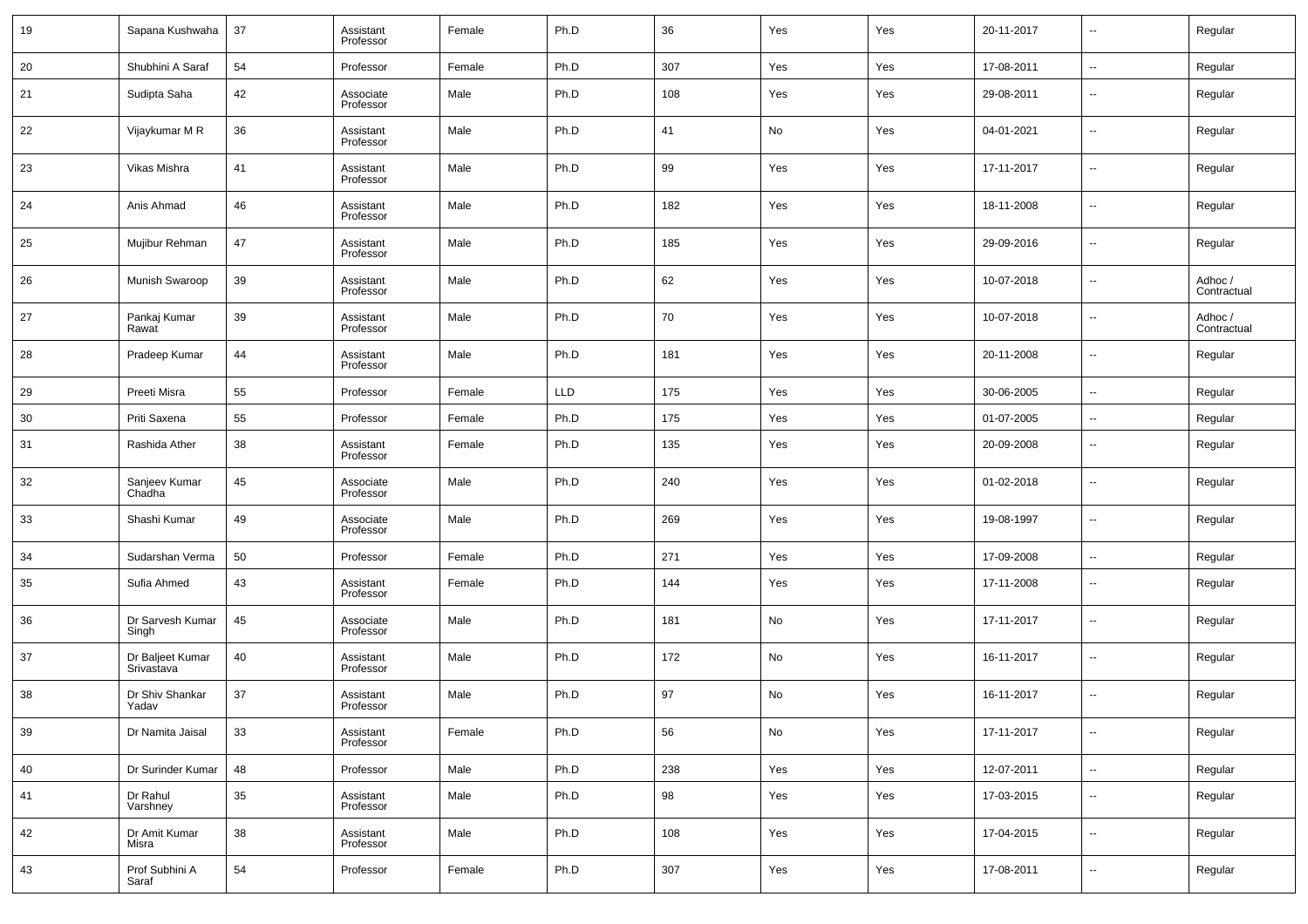| 44 | Prof Gopal Singh              | 54 | Professor              | Male   | Ph.D | 265 | Yes | Yes | 21-11-2008 | --                       | Regular |
|----|-------------------------------|----|------------------------|--------|------|-----|-----|-----|------------|--------------------------|---------|
| 45 | Dr Mahendra<br>Kumar Padhy    | 47 | Assistant<br>Professor | Male   | Ph.D | 192 | Yes | Yes | 17-11-2008 | $\overline{\phantom{a}}$ | Regular |
| 46 | Dr Rachna<br>Gangwar          | 39 | Assistant<br>Professor | Female | Ph.D | 168 | Yes | Yes | 25-11-2008 | $\overline{\phantom{a}}$ | Regular |
| 47 | Dr Lok Nath                   | 41 | Assistant<br>Professor | Male   | Ph.D | 73  | No  | Yes | 20-11-2017 | $\overline{\phantom{a}}$ | Regular |
| 48 | Dr Kunwar<br>Surendra Bahadur | 46 | Assistant<br>Professor | Male   | Ph.D | 217 | No  | Yes | 17-11-2017 | $\overline{\phantom{a}}$ | Regular |
| 49 | Prof Dinesh Raj<br>Modi       | 58 | Professor              | Male   | Ph.D | 348 | Yes | Yes | 29-09-2005 | $\overline{\phantom{a}}$ | Regular |
| 50 | Dr Sangeeta<br>Saxena         | 52 | Professor              | Female | Ph.D | 282 | Yes | Yes | 05-09-2005 | $\overline{\phantom{a}}$ | Regular |
| 51 | Dr G Sunil Babu               | 48 | Assistant<br>Professor | Male   | Ph.D | 229 | Yes | Yes | 16-09-2005 | $\overline{\phantom{a}}$ | Regular |
| 52 | Prof R B Ram                  | 63 | Professor              | Male   | Ph.D | 272 | Yes | Yes | 26-09-1997 | ۰.                       | Regular |
| 53 | Prof Sanjay Kumar             | 51 | Professor              | Male   | Ph.D | 252 | Yes | Yes | 21-11-2006 | $\overline{\phantom{a}}$ | Regular |
| 54 | Prof Deepa H<br>Dwivedi       | 50 | Professor              | Female | Ph.D | 180 | Yes | Yes | 21-07-2005 | $\overline{\phantom{a}}$ | Regular |
| 55 | Dr M L Meena                  | 43 | Assistant<br>Professor | Male   | Ph.D | 180 | Yes | Yes | 27-06-2005 | $\sim$                   | Regular |
| 56 | Dr Sutanu Maji                | 40 | Assistant<br>Professor | Male   | Ph.D | 108 | Yes | Yes | 30-08-2011 | $\overline{\phantom{a}}$ | Regular |
| 57 | Dr Ravi Shankar<br>Verma      | 35 | Assistant<br>Professor | Male   | Ph.D | 57  | Yes | Yes | 03-11-2015 | $\overline{\phantom{a}}$ | Regular |
| 58 | Dr Devesh Kumar               | 55 | Professor              | Male   | Ph.D | 108 | Yes | Yes | 10-08-2011 | $\ddotsc$                | Regular |
| 59 | Prof B C Yadav                | 50 | Professor              | Male   | Ph.D | 288 | Yes | Yes | 30-06-2011 | $\overline{\phantom{a}}$ | Regular |
| 60 | Dr Ramesh<br>Chandra          | 41 | Assistant<br>Professor | Male   | Ph.D | 168 | Yes | Yes | 30-06-2011 | $\overline{\phantom{a}}$ | Regular |
| 61 | Dr Anil Kumar<br>Yadav        | 37 | Assistant<br>Professor | Male   | Ph.D | 108 | Yes | Yes | 04-07-2011 | $\overline{\phantom{a}}$ | Regular |
| 62 | Dr Devendra<br>Singh          | 35 | Assistant<br>Professor | Male   | Ph.D | 108 | Yes | Yes | 11-07-2011 | $\overline{\phantom{a}}$ | Regular |
| 63 | Dr Khem Bahadur<br>Thapa      | 48 | Assistant<br>Professor | Male   | Ph.D | 160 | Yes | Yes | 06-11-2015 | $\overline{\phantom{a}}$ | Regular |
| 64 | Prof S Victor Babu            | 56 | Professor              | Male   | Ph.D | 276 | Yes | Yes | 18-12-2005 | ۰.                       | Regular |
| 65 | Dr Shura Darapuri             | 52 | Professor              | Female | Ph.D | 214 | Yes | Yes | 20-04-2011 | $\overline{\phantom{a}}$ | Regular |
| 66 | Dr V M Ravi<br>Shankar        | 43 | Assistant<br>Professor | Male   | Ph.D | 168 | Yes | Yes | 16-11-2006 | ۰.                       | Regular |
| 67 | Dr Renu Pandey                | 43 | Assistant<br>Professor | Female | Ph.D | 120 | Yes | Yes | 13-03-2015 | $\overline{\phantom{a}}$ | Regular |
| 68 | Dr Mahendra<br>Pratap Singh   | 47 | Professor              | Male   | Ph.D | 216 | Yes | Yes | 11-08-2011 | $\overline{\phantom{a}}$ | Regular |
| 69 | Prof K L Mahawar              | 53 | Professor              | Male   | Ph.D | 357 | Yes | Yes | 29-09-1997 | $\overline{\phantom{a}}$ | Regular |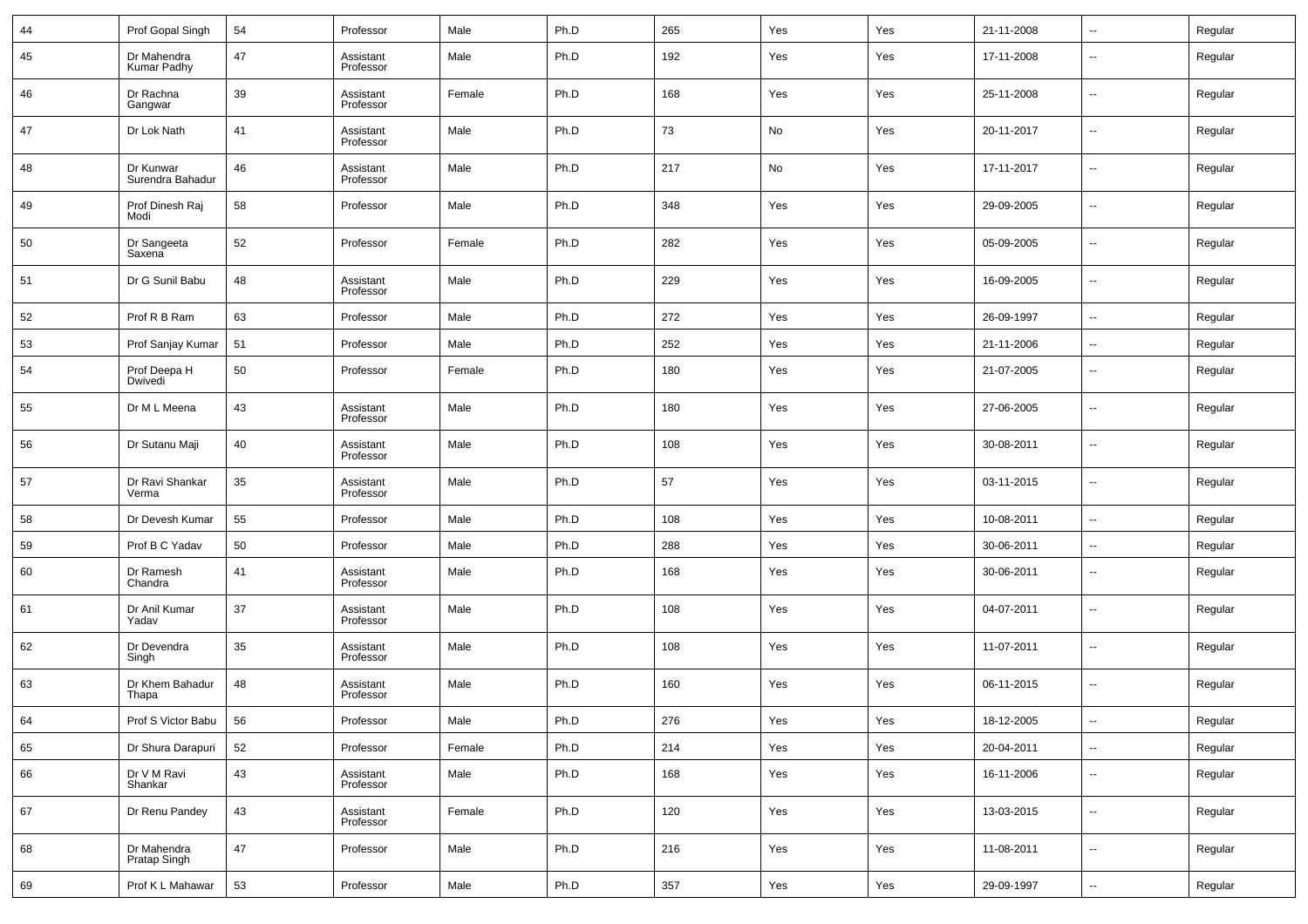| 70 | Dr Sharad Kumar<br>Sonkar   | 45 | Assistant<br>Professor | Male   | Ph.D | 179 | Yes | Yes | 02-08-2005 | $\overline{\phantom{a}}$ | Regular |
|----|-----------------------------|----|------------------------|--------|------|-----|-----|-----|------------|--------------------------|---------|
| 71 | Dr R K Choudhary            | 42 | Assistant<br>Professor | Male   | Ph.D | 168 | Yes | Yes | 13-11-2006 | $\overline{\phantom{a}}$ | Regular |
| 72 | Prof Sunita Mishra          | 51 | Professor              | Female | Ph.D | 277 | Yes | Yes | 17-11-2008 | $\sim$                   | Regular |
| 73 | Dr U V Kiran                | 43 | Associate<br>Professor | Female | Ph.D | 193 | Yes | Yes | 08-12-2008 | $\overline{\phantom{a}}$ | Regular |
| 74 | Dr Neetu Singh              | 40 | Assistant<br>Professor | Female | Ph.D | 183 | Yes | Yes | 17-11-2008 | $\overline{\phantom{a}}$ | Regular |
| 75 | Dr Shalini Agarwal          | 46 | Assistant<br>Professor | Female | Ph.D | 140 | Yes | Yes | 20-11-2008 | $\overline{\phantom{a}}$ | Regular |
| 76 | Dr Khwairakpam<br>Sharmila  | 34 | Assistant<br>Professor | Female | Ph.D | 61  | Yes | Yes | 29-06-2015 | $\overline{\phantom{a}}$ | Regular |
| 77 | Dr Hari Shankar<br>Singh    | 46 | Associate<br>Professor | Male   | Ph.D | 193 | Yes | Yes | 26-10-2015 | $\overline{\phantom{a}}$ | Regular |
| 78 | Dr Victoria Susan<br>ljjina | 38 | Assistant<br>Professor | Female | Ph.D | 156 | Yes | Yes | 27-07-2016 | $\overline{\phantom{a}}$ | Regular |
| 79 | Dr Shanu Singh              | 46 | Assistant<br>Professor | Female | Ph.D | 132 | Yes | Yes | 27-07-2016 | $\overline{\phantom{a}}$ | Regular |
| 80 | Dr Sangeeta<br>Chauhan      | 40 | Assistant<br>Professor | Female | Ph.D | 96  | Yes | Yes | 04-08-2016 | $\overline{\phantom{a}}$ | Regular |
| 81 | Dr Rajesh Ikka              | 45 | Assistant<br>Professor | Male   | Ph.D | 51  | Yes | Yes | 08-08-2016 | $\overline{\phantom{a}}$ | Regular |
| 82 | Prof Kamal<br>Jaiswal       | 47 | Professor              | Male   | Ph.D | 300 | Yes | Yes | 26-06-2011 | $\overline{\phantom{a}}$ | Regular |
| 83 | Dr V Elangovan              | 51 | Professor              | Male   | Ph.D | 185 | Yes | Yes | 29-06-2005 | $\overline{\phantom{a}}$ | Regular |
| 84 | Dr Vankatesh<br>Kumar R     | 48 | Assistant<br>Professor | Male   | Ph.D | 185 | Yes | Yes | 08-07-2005 | $\overline{\phantom{a}}$ | Regular |
| 85 | Dr Suman Mishra             | 47 | Assistant<br>Professor | Female | Ph.D | 168 | Yes | Yes | 13-11-2006 | $\ddotsc$                | Regular |
| 86 | Dr Abha Mishra              | 43 | Assistant<br>Professor | Female | Ph.D | 168 | Yes | Yes | 13-11-2006 | $\overline{\phantom{a}}$ | Regular |
| 87 | Dr Sandhya                  | 37 | Assistant<br>Professor | Female | Ph.D | 68  | Yes | Yes | 26-10-2015 | $\ddotsc$                | Regular |
| 88 | Dr Shalini<br>Chandra       | 38 | Assistant<br>Professor | Female | Ph.D | 102 | Yes | Yes | 26-10-2015 | $\overline{\phantom{a}}$ | Regular |
| 89 | Dr Dhirendra<br>Pandey      | 38 | Assistant<br>Professor | Male   | Ph.D | 179 | Yes | Yes | 28-01-2009 | $\overline{\phantom{a}}$ | Regular |
| 90 | Dr Raj Shree                | 36 | Assistant<br>Professor | Female | Ph.D | 192 | Yes | Yes | 12-01-2009 | $\sim$                   | Regular |
| 91 | Prof Ripu Sudan<br>Singh    | 57 | Professor              | Male   | Ph.D | 384 | Yes | Yes | 18-11-2008 | $\sim$                   | Regular |
| 92 | Prof Sartik Bagh            | 49 | Professor              | Male   | Ph.D | 228 | Yes | Yes | 03-12-2008 | $\sim$                   | Regular |
| 93 | Dr Shashi Kant<br>Pandey    | 50 | Professor              | Male   | Ph.D | 252 | Yes | Yes | 21-11-2008 | $\sim$                   | Regular |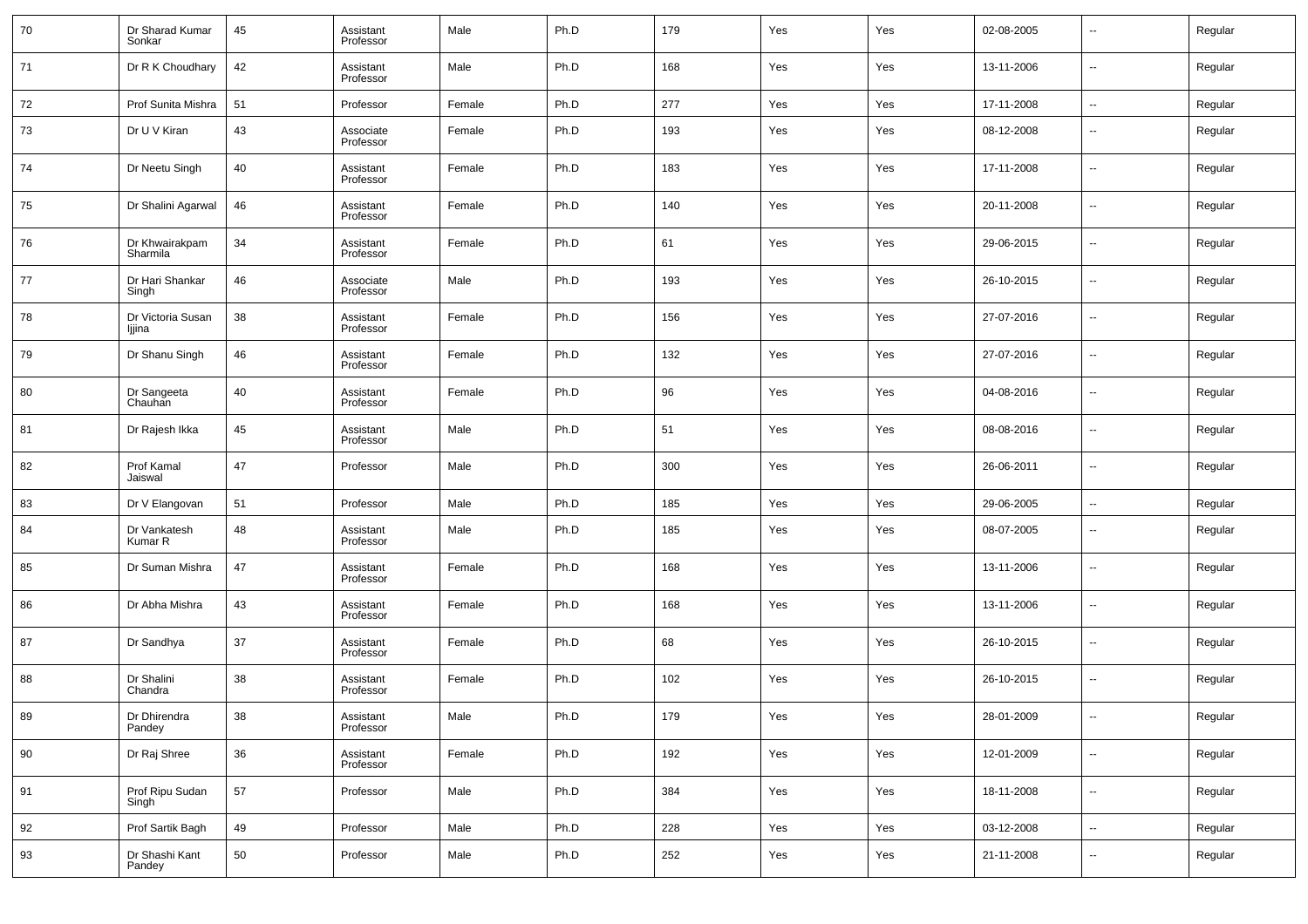| 94  | Dr Preety<br>Choudhari               | 46 | Assistant<br>Professor | Female | Ph.D       | 216 | Yes | Yes | 06-11-2015 | --                       | Regular |
|-----|--------------------------------------|----|------------------------|--------|------------|-----|-----|-----|------------|--------------------------|---------|
| 95  | Dr Siddhartha<br>Mukerji             | 39 | Assistant<br>Professor | Male   | Ph.D       | 144 | Yes | Yes | 19-11-2008 | $\overline{\phantom{a}}$ | Regular |
| 96  | Prof Kaman Singh                     | 55 | Professor              | Male   | Ph.D       | 372 | Yes | Yes | 01-07-2011 | $\overline{\phantom{a}}$ | Regular |
| 97  | Dr Gajanan<br>Pandey                 | 49 | Professor              | Male   | Ph.D       | 232 | Yes | Yes | 18-07-2011 | $\overline{\phantom{a}}$ | Regular |
| 98  | Dr Jyoti Pandey                      | 41 | Assistant<br>Professor | Female | Ph.D       | 232 | Yes | Yes | 18-07-2011 | $\overline{\phantom{a}}$ | Regular |
| 99  | Dr Shailesh Kumar                    | 41 | Assistant<br>Professor | Male   | Ph.D       | 124 | Yes | Yes | 25-11-2011 | $\overline{\phantom{a}}$ | Regular |
| 100 | Dr Preeti Gupta                      | 39 | Assistant<br>Professor | Female | Ph.D       | 66  | Yes | Yes | 10-12-2014 | $\overline{\phantom{a}}$ | Regular |
| 101 | Dr Jawahar Lal                       | 40 | Assistant<br>Professor | Male   | Ph.D       | 113 | Yes | Yes | 06-11-2015 | $\overline{\phantom{a}}$ | Regular |
| 102 | Prof Kameshwar<br>Choudhary          | 63 | Professor              | Male   | Ph.D       | 326 | Yes | Yes | 25-11-2008 | $\overline{\phantom{a}}$ | Regular |
| 103 | Prof Bibhuti<br><b>Bhushan Malik</b> | 48 | Professor              | Male   | Ph.D       | 276 | Yes | Yes | 19-11-2008 | $\overline{\phantom{a}}$ | Regular |
| 104 | Prof Manish<br>Kumar Verma           | 49 | Professor              | Male   | Ph.D       | 276 | Yes | Yes | 18-11-2008 | $\overline{\phantom{a}}$ | Regular |
| 105 | Dr Birendra Narain<br>Dubey          | 52 | Professor              | Male   | Ph.D       | 230 | Yes | Yes | 18-11-2008 | $\overline{\phantom{a}}$ | Regular |
| 106 | Dr Jaya<br>Shrivastava               | 42 | Associate<br>Professor | Female | Ph.D       | 225 | Yes | Yes | 19-11-2008 | $\overline{\phantom{a}}$ | Regular |
| 107 | Dr Brajesh Kumar                     | 46 | Assistant<br>Professor | Male   | Ph.D       | 140 | Yes | Yes | 19-11-2008 | $\overline{\phantom{a}}$ | Regular |
| 108 | Dr Pawan Kumar<br>Chaurasia          | 40 | Assistant<br>Professor | Male   | <b>MCA</b> | 138 | Yes | Yes | 12-01-2009 | $\overline{\phantom{a}}$ | Regular |
| 109 | Dr Alka                              | 43 | Assistant<br>Professor | Female | Ph.D       | 132 | Yes | Yes | 28-10-2015 | $\overline{\phantom{a}}$ | Regular |
| 110 | Prof S K Dwivedi                     | 49 | Professor              | Male   | Ph.D       | 288 | Yes | Yes | 27-11-2006 | $\overline{\phantom{a}}$ | Regular |
| 111 | Dr Manoj Kumar                       | 40 | Assistant<br>Professor | Male   | Ph.D       | 107 | Yes | Yes | 04-08-2011 | $\overline{\phantom{a}}$ | Regular |
| 112 | Prof R A Khan                        | 43 | Professor              | Male   | Ph.D       | 246 | Yes | Yes | 07-12-2006 | $\overline{\phantom{a}}$ | Regular |
| 113 | Prof D P Singh                       | 59 | Professor              | Male   | Ph.D       | 384 | Yes | Yes | 10-03-2004 | --                       | Regular |
| 114 | Prof Rana Pratap<br>Singh            | 61 | Professor              | Male   | Ph.D       | 420 | Yes | Yes | 22-11-2005 | $\overline{\phantom{a}}$ | Regular |
| 115 | Prof S K Dwivedi                     | 59 | Professor              | Male   | Ph.D       | 271 | Yes | Yes | 12-12-1997 | ۰.                       | Regular |
| 116 | Prof Naveen<br>Kumar Arora           | 47 | Professor              | Male   | Ph.D       | 232 | Yes | Yes | 22-06-2011 | ۰.                       | Regular |
| 117 | Nandkishor S<br>More                 | 49 | Associate<br>Professor | Male   | Ph.D       | 280 | Yes | Yes | 14-08-1997 | $\overline{\phantom{a}}$ | Regular |
| 118 | Dr Narendra<br>Kumar                 | 42 | Assistant<br>Professor | Male   | Ph.D       | 216 | Yes | Yes | 29-06-2005 | ۰.                       | Regular |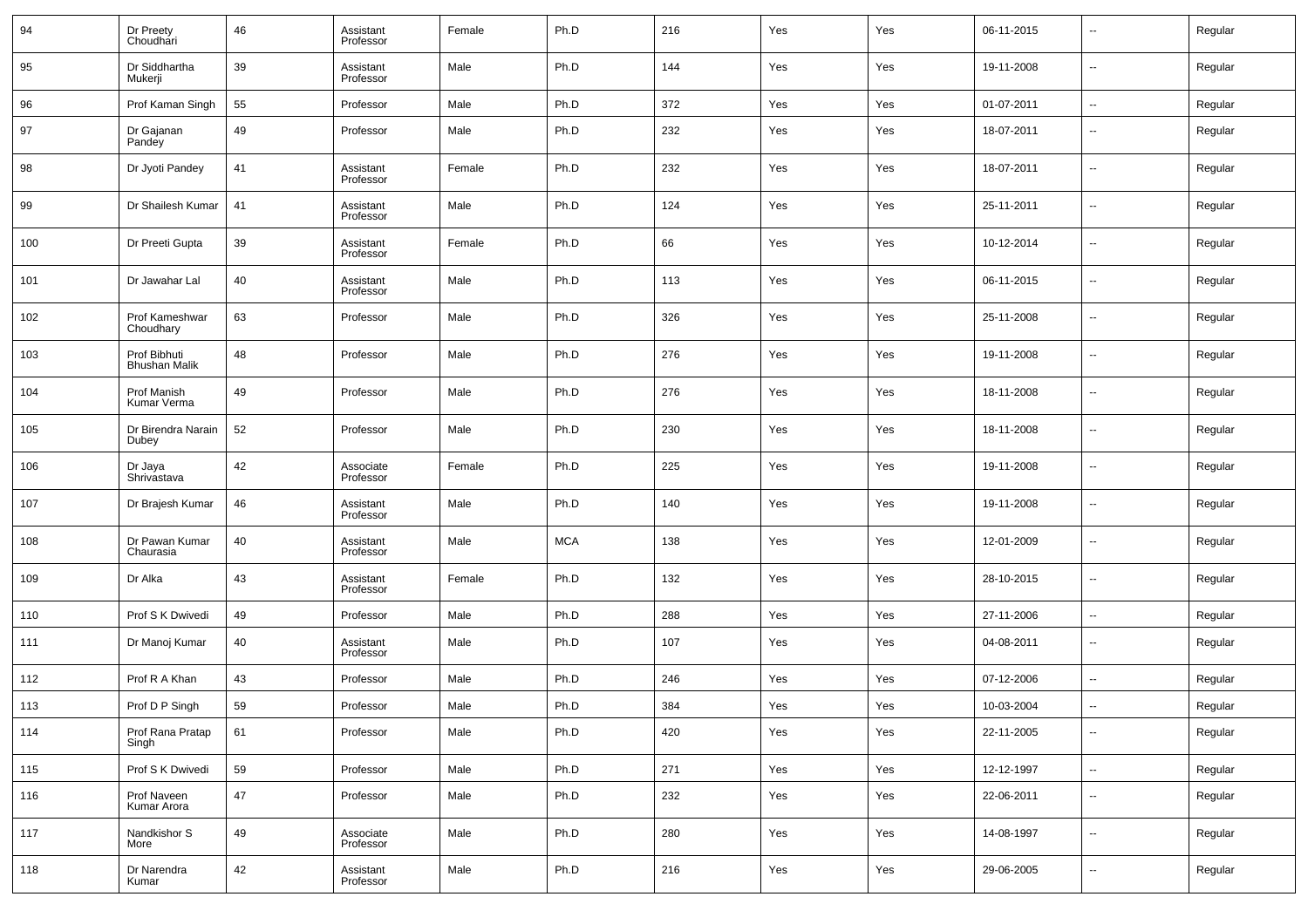| 119 | Dr Venkatesh<br>Dutta        | 40 | Associate<br>Professor | Male   | Ph.D | 228 | Yes | Yes | 23-08-2005 | $\sim$                   | Regular |
|-----|------------------------------|----|------------------------|--------|------|-----|-----|-----|------------|--------------------------|---------|
| 120 | Dr Richa Kothari             | 42 | Assistant<br>Professor | Female | Ph.D | 160 | Yes | No  | 09-04-2008 | 28-11-2017               | Regular |
| 121 | Dr Shikha                    | 49 | Associate<br>Professor | Female | Ph.D | 186 | Yes | Yes | 27-06-2005 | --                       | Regular |
| 122 | Dr Jiwan Singh               | 39 | Assistant<br>Professor | Male   | Ph.D | 69  | Yes | Yes | 27-06-2016 | $\sim$                   | Regular |
| 123 | Dr D K Yadav                 | 35 | Assistant<br>Professor | Male   | Ph.D | 144 | Yes | Yes | 05-12-2008 | $\overline{\phantom{a}}$ | Regular |
| 124 | Dr Pranav Kumar<br>Anand     | 41 | Assistant<br>Professor | Male   | Ph.D | 84  | No  | Yes | 31-12-2015 | $\sim$                   | Regular |
| 125 | Prof Sanatan<br>Nayak        | 52 | Professor              | Male   | Ph.D | 240 | Yes | Yes | 21-11-2008 | $\overline{\phantom{a}}$ | Regular |
| 126 | Dr L C Mallaiah              | 52 | Associate<br>Professor | Male   | Ph.D | 192 | Yes | Yes | 07-07-2005 | $\sim$                   | Regular |
| 127 | Dr Surendra<br>Meher         | 47 | Assistant<br>Professor | Male   | Ph.D | 139 | Yes | Yes | 12-12-2008 | $\overline{\phantom{a}}$ | Regular |
| 128 | Prof N M P Verma             | 60 | Professor              | Male   | Ph.D | 429 | Yes | Yes | 28-07-1997 | $\overline{\phantom{a}}$ | Regular |
| 129 | Dr Deepa Raj                 | 49 | Assistant<br>Professor | Female | Ph.D | 264 | Yes | Yes | 15-07-2005 | --                       | Regular |
| 130 | Prof Vipin Saxena            | 50 | Professor              | Male   | Ph.D | 336 | Yes | Yes | 31-10-1997 | н.                       | Regular |
| 131 | Prof Beer Singh<br>Bhadauria | 52 | Professor              | Male   | Ph.D | 276 | Yes | Yes | 20-11-2011 | $\overline{\phantom{a}}$ | Regular |
| 132 | Dr Brajesh Kumar<br>Singh    | 36 | Assistant<br>Professor | Male   | Ph.D | 95  | Yes | Yes | 24-03-2015 | $\overline{\phantom{a}}$ | Regular |
| 133 | Dr Vibhooti<br>Narayan       | 30 | Assistant<br>Professor | Male   | Ph.D | 37  | No  | Yes | 20-11-2017 | $\overline{\phantom{a}}$ | Regular |
| 134 | Dr Md Reyaz<br>Ahmad         | 47 | Assistant<br>Professor | Male   | Ph.D | 150 | Yes | Yes | 28-05-2008 | $\overline{\phantom{a}}$ | Regular |
| 135 | Dr Prasamita<br>Mohanty      | 49 | Associate<br>Professor | Female | Ph.D | 144 | Yes | Yes | 01-08-2008 | $\overline{\phantom{a}}$ | Regular |
| 136 | Rudra Prasad<br>Sahoo        | 45 | Assistant<br>Professor | Male   | Ph.D | 174 | Yes | Yes | 16-05-2008 | $\overline{\phantom{a}}$ | Regular |
| 137 | Bibekananda<br>Nayak         | 40 | Assistant<br>Professor | Male   | Ph.D | 146 | Yes | Yes | 16-05-2008 | $\overline{\phantom{a}}$ | Regular |
| 138 | Dr Sangeeta<br>Krishna       | 58 | Assistant<br>Professor | Female | Ph.D | 146 | Yes | Yes | 19-05-2008 | $\overline{\phantom{a}}$ | Regular |
| 139 | Prof Shilpi Verma            | 44 | Professor              | Female | Ph.D | 204 | Yes | Yes | 17-11-2006 | $\overline{\phantom{a}}$ | Regular |
| 140 | Dr Abhilash Babu             | 42 | Assistant<br>Professor | Male   | Ph.D | 132 | Yes | Yes | 13-07-2011 | $\sim$                   | Regular |
| 141 | Prof Ram Chandra             | 57 | Professor              | Male   | Ph.D | 372 | Yes | Yes | 28-07-2011 | $\overline{\phantom{a}}$ | Regular |
| 142 | Dr Rajesh Kumar              | 48 | Professor              | Male   | Ph.D | 240 | Yes | Yes | 12-08-2011 | $\overline{\phantom{a}}$ | Regular |
| 143 | Dr Vinay Singh<br>Baghel     | 43 | Assistant<br>Professor | Male   | Ph.D | 216 | Yes | Yes | 22-01-2009 | $\overline{\phantom{a}}$ | Regular |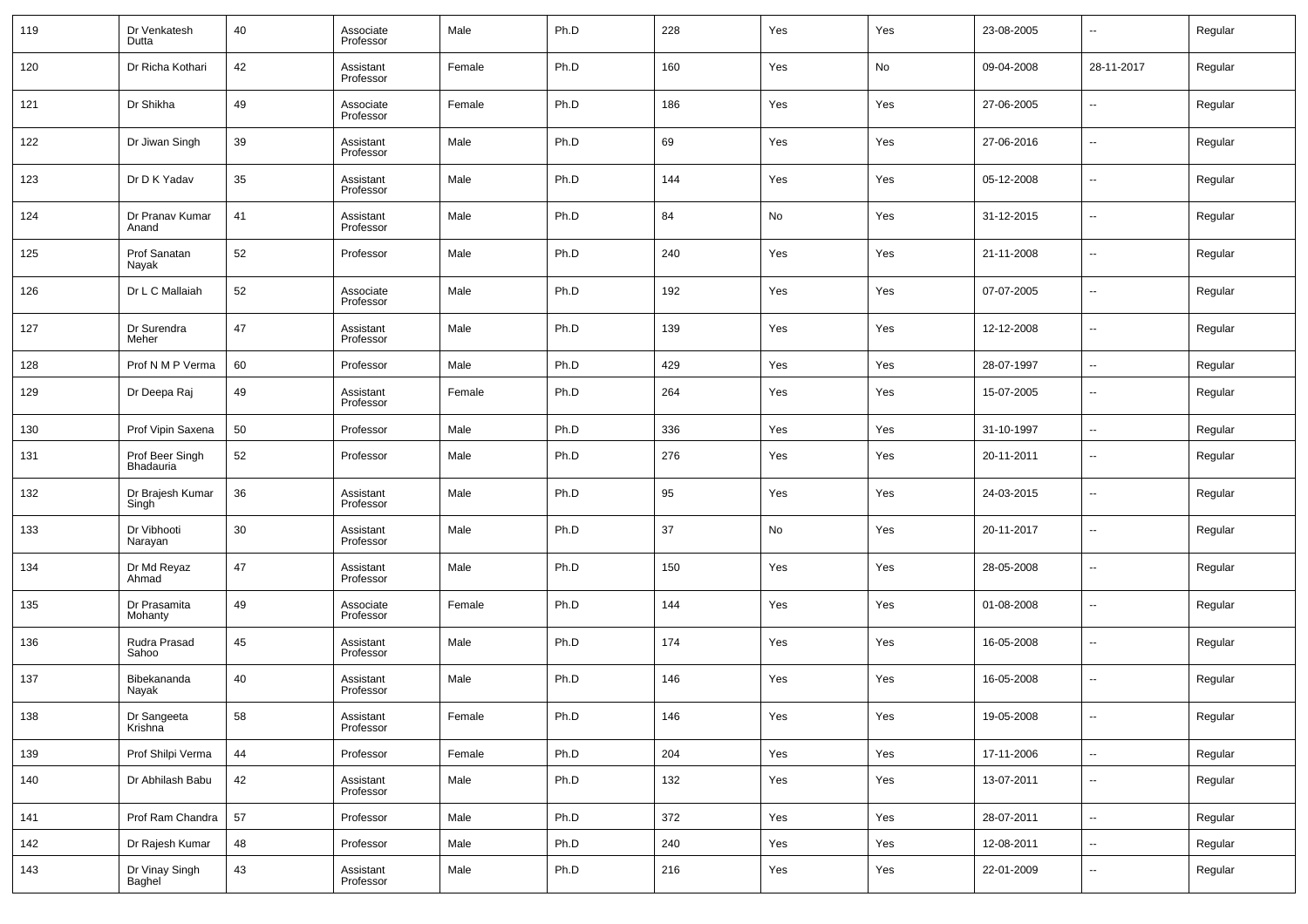| 144 | Dr Jay Shankar<br>Singh     | 48 | Assistant<br>Professor | Male   | Ph.D    | 216 | Yes | Yes | 02-06-2011 | $\overline{\phantom{a}}$ | Regular |
|-----|-----------------------------|----|------------------------|--------|---------|-----|-----|-----|------------|--------------------------|---------|
| 145 | Dr Ram Naresh<br>Bharagava  | 43 | Assistant<br>Professor | Male   | Ph.D    | 109 | Yes | Yes | 09-06-2011 | --                       | Regular |
| 146 | Prof Arbind Kumar<br>Jha    | 51 | Professor              | Male   | Ph.D    | 281 | Yes | Yes | 14-12-2017 | --                       | Regular |
| 147 | Prof Madhulika<br>Dube      | 59 | Professor              | Female | Ph.D    | 428 | Yes | Yes | 24-11-2017 | $\overline{\phantom{a}}$ | Regular |
| 148 | Prof S D Sharma             | 61 | Professor              | Male   | Ph.D    | 333 | Yes | Yes | 01-02-2018 | $\overline{\phantom{a}}$ | Regular |
| 149 | Dr Anjani Kumar<br>Tiwari   | 41 | Associate<br>Professor | Male   | Ph.D    | 219 | Yes | Yes | 05-01-2018 | --                       | Regular |
| 150 | Dr P S Rajnikanth           | 42 | Associate<br>Professor | Male   | Ph.D    | 84  | Yes | Yes | 19-03-2018 | --                       | Regular |
| 151 | Dr Rubee Lata               | 35 | Assistant<br>Professor | Female | Ph.D    | 43  | Yes | Yes | 29-11-2017 | --                       | Regular |
| 152 | Dr Yusuf Akhter             | 41 | Assistant<br>Professor | Male   | Ph.D    | 179 | Yes | Yes | 21-11-2017 | --                       | Regular |
| 153 | Dr Siddharth<br>Shankar Rai | 40 | Assistant<br>Professor | Male   | Ph.D    | 114 | Yes | Yes | 20-11-2017 | --                       | Regular |
| 154 | Ms Manjari Raj<br>Oraon     | 31 | Assistant<br>Professor | Female | M. Phil | 69  | Yes | Yes | 22-02-2018 | --                       | Regular |
| 155 | Dr Subhash<br>Kumar Yadav   | 38 | Associate<br>Professor | Male   | Ph.D    | 143 | Yes | Yes | 20-11-2017 | --                       | Regular |
| 156 | Dr Minakshi<br>Mishra       | 31 | Assistant<br>Professor | Female | Ph.D    | 35  | Yes | Yes | 27-11-2017 | --                       | Regular |
| 157 | Dr Maitri Verma             | 28 | Assistant<br>Professor | Female | Ph.D    | 51  | Yes | Yes | 21-11-2017 | --                       | Regular |
| 158 | Dr Mukesh Kumar<br>Awasthi  | 35 | Assistant<br>Professor | Male   | Ph.D    | 84  | Yes | Yes | 23-11-2017 | --                       | Regular |
| 159 | Dr Lalima                   | 46 | Assistant<br>Professor | Female | Ph.D    | 222 | Yes | Yes | 20-11-2017 | --                       | Regular |
| 160 | Dr Subhash Misra            | 45 | Assistant<br>Professor | Male   | Ph.D    | 146 | Yes | Yes | 13-12-2017 | --                       | Regular |
| 161 | Dr Vivek Nath<br>Tripathi   | 35 | Assistant<br>Professor | Male   | Ph.D    | 98  | Yes | Yes | 14-12-2017 | --                       | Regular |
| 162 | Dr Pankaj Kumar<br>Arora    | 37 | Assistant<br>Professor | Male   | Ph.D    | 68  | Yes | Yes | 21-11-2017 | $\overline{\phantom{a}}$ | Regular |
| 163 | Dr Ravi Kumar<br>Gupta      | 39 | Assistant<br>Professor | Male   | Ph.D    | 107 | Yes | Yes | 11-12-2017 | ۰.                       | Regular |
| 164 | Dr Harish Chandra           | 42 | Assistant<br>Professor | Male   | Ph.D    | 111 | Yes | Yes | 13-12-2017 | Ξ.                       | Regular |
| 165 | Dr Digvijay Verma           | 41 | Assistant<br>Professor | Male   | Ph.D    | 76  | Yes | Yes | 23-11-2017 | $\sim$                   | Regular |
| 166 | Dr Arvind Kumar<br>Singh    | 55 | Assistant<br>Professor | Male   | Ph.D    | 240 | Yes | Yes | 08-06-2018 | $\sim$                   | Regular |
| 167 | Dr Priti Rai                | 37 | Assistant<br>Professor | Female | Ph.D    | 126 | Yes | Yes | 27-11-2017 | --                       | Regular |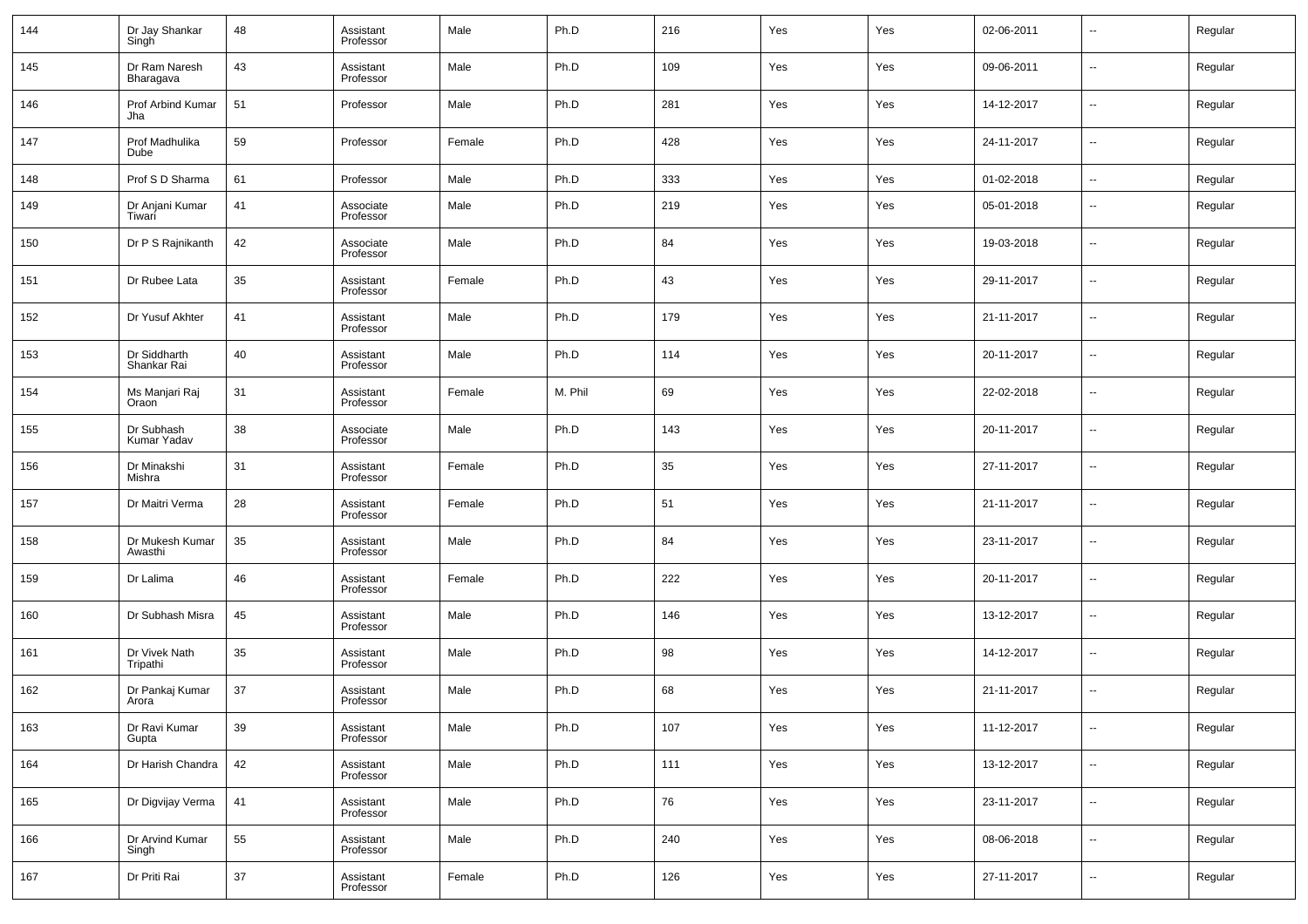| 168 | Dr Neeraj Kumar<br>Tiwari      | 38 | Assistant<br>Professor | Male   | Ph.D       | 170 | No            | Yes | 27-11-2017 | $\overline{\phantom{a}}$ | Regular                |
|-----|--------------------------------|----|------------------------|--------|------------|-----|---------------|-----|------------|--------------------------|------------------------|
| 169 | Komal Singh                    | 41 | Assistant<br>Professor | Female | Ph.D       | 180 | No            | Yes | 16-11-2017 | $\overline{\phantom{a}}$ | Regular                |
| 170 | Dr Sushil Kumar<br>Pandey      | 44 | Assistant<br>Professor | Male   | Ph.D       | 168 | No            | Yes | 27-11-2017 | $\overline{\phantom{a}}$ | Regular                |
| 171 | Dr Vinit Kumar                 | 35 | Assistant<br>Professor | Male   | Ph.D       | 136 | Yes           | Yes | 01-01-2018 | $\overline{\phantom{a}}$ | Regular                |
| 172 | Dr Babita Pandey               | 38 | Assistant<br>Professor | Female | Ph.D       | 126 | Yes           | Yes | 28-05-2018 | $\overline{\phantom{a}}$ | Regular                |
| 173 | Dr Hari Om Singh               | 33 | Assistant<br>Professor | Male   | Ph.D       | 57  | Yes           | Yes | 01-12-2017 | $\overline{\phantom{a}}$ | Regular                |
| 174 | Dr Yuvana Satya<br>Priya       | 47 | Assistant<br>Professor | Female | Ph.D       | 192 | Yes           | Yes | 06-07-2011 | $\overline{\phantom{a}}$ | Regular                |
| 175 | Dr Leena Rastogi               | 52 | Assistant<br>Professor | Female | Ph.D       | 184 | No            | Yes | 01-08-2019 | $\overline{\phantom{a}}$ | Adhoc /<br>Contractual |
| 176 | Dr Anis                        | 33 | Assistant<br>Professor | Male   | Ph.D       | 100 | No            | Yes | 22-07-2019 | $\overline{\phantom{a}}$ | Adhoc /<br>Contractual |
| 177 | Dr Ravish<br>Chandra           | 31 | Assistant<br>Professor | Male   | Ph.D       | 98  | No            | Yes | 01-08-2019 | $\overline{\phantom{a}}$ | Adhoc /<br>Contractual |
| 178 | Dr Vinit Kumar                 | 37 | Assistant<br>Professor | Male   | Ph.D       | 120 | No            | Yes | 25-07-2019 | $\overline{\phantom{a}}$ | Adhoc /<br>Contractual |
| 179 | Prof Govindji<br>Pandey        | 48 | Professor              | Male   | Ph.D       | 218 | Yes           | Yes | 25-11-2008 | $\overline{\phantom{a}}$ | Regular                |
| 180 | Dr Anand Prakash               | 48 | Assistant<br>Professor | Male   | Ph.D       | 190 | Yes           | No  | 27-03-2009 | 01-08-2017               | Regular                |
| 181 | Dr Monika Sharma               | 39 | Assistant<br>Professor | Female | Ph.D       | 130 | Yes           | Yes | 02-11-2015 | $\overline{\phantom{a}}$ | Regular                |
| 182 | Dr Neeshma                     | 41 | Assistant<br>Professor | Female | Ph.D       | 98  | No            | Yes | 17-11-2017 | $\overline{\phantom{a}}$ | Regular                |
| 183 | <b>Birendra Nath</b><br>Prasad | 44 | Assistant<br>Professor | Male   | Ph.D       | 200 | Yes           | Yes | 17-12-2008 | $\overline{\phantom{a}}$ | Regular                |
| 184 | Dr Leena Sharad<br>Shimpi      | 46 | Assistant<br>Professor | Female | Ph.D       | 195 | No            | Yes | 17-11-2017 | $\overline{\phantom{a}}$ | Regular                |
| 185 | Abhishek Yadav                 | 33 | Assistant<br>Professor | Male   | <b>NET</b> | 86  | No            | Yes | 01-08-2018 | $\overline{\phantom{a}}$ | Other                  |
| 186 | Hanuman Maurya                 | 32 | Assistant<br>Professor | Male   | <b>NET</b> | 38  | No            | Yes | 01-08-2018 | $\overline{\phantom{a}}$ | Other                  |
| 187 | Anamika Tiwari                 | 31 | Assistant<br>Professor | Female | <b>NET</b> | 28  | No            | Yes | 01-08-2018 | ۰.                       | Other                  |
| 188 | Dr Lallan Singh<br>Yadav       | 32 | Assistant<br>Professor | Male   | Ph.D       | 40  | $\mathsf{No}$ | Yes | 01-08-2018 | $\overline{\phantom{a}}$ | Other                  |
|     |                                |    |                        |        |            |     |               |     | 01-08-2018 |                          | Other                  |
| 189 | Islamuddin                     | 30 | Assistant<br>Professor | Male   | <b>NET</b> | 21  | $\mathsf{No}$ | Yes |            | ۰.                       |                        |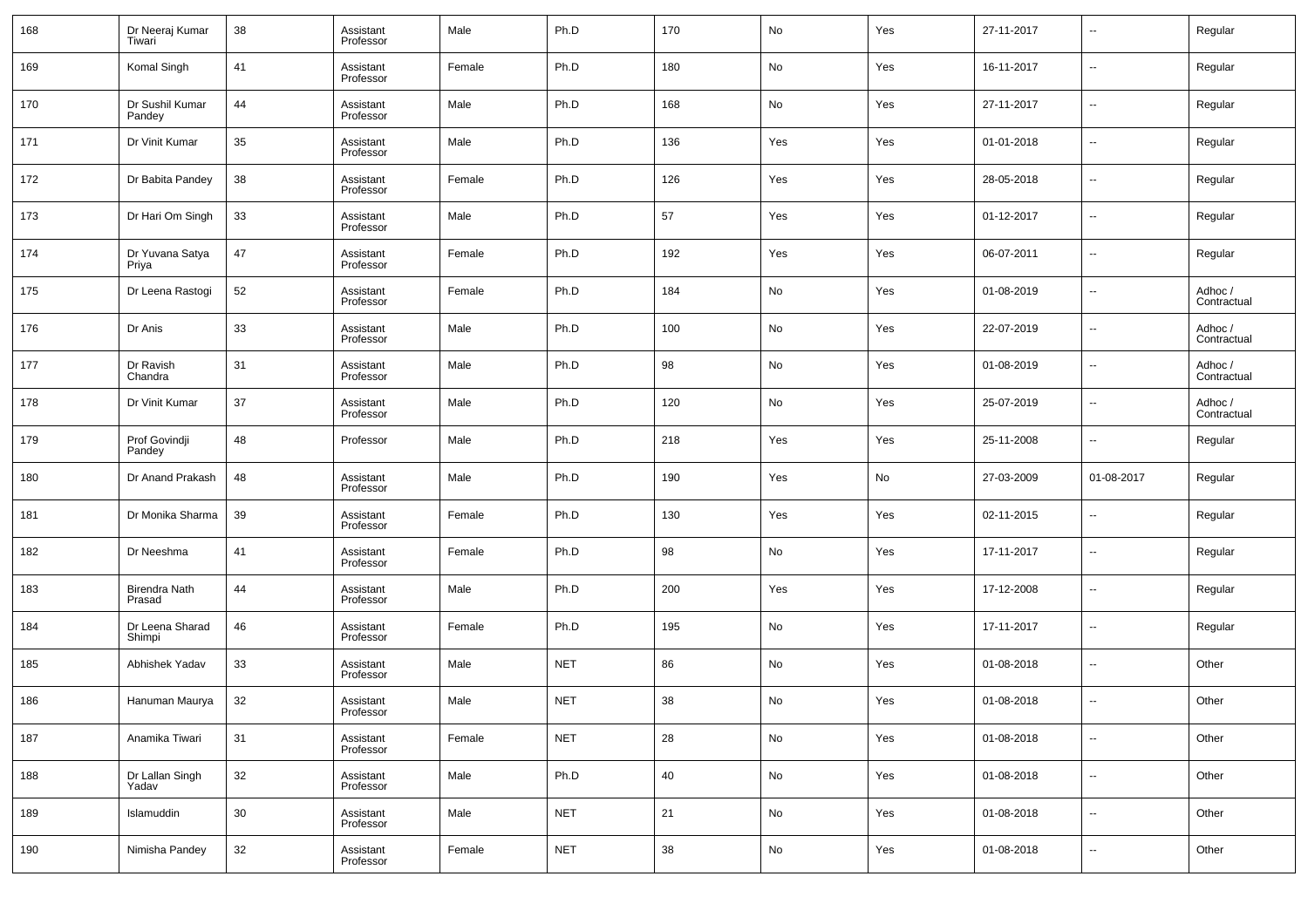| 191 | Sandeep<br>Saraswat     | 35 | Assistant<br>Professor | Male   | Ph.D       | 42     | Yes | Yes | 01-01-2018 | $\overline{\phantom{a}}$ | Other |
|-----|-------------------------|----|------------------------|--------|------------|--------|-----|-----|------------|--------------------------|-------|
| 192 | Gaurav Bafila           | 32 | Assistant<br>Professor | Male   | Ph.D       | 50     | Yes | Yes | 01-08-2018 | $\overline{\phantom{a}}$ | Other |
| 193 | Dr V K Garg             | 32 | Professor              | Male   | Ph.D       | 28     | No  | Yes | 01-08-2018 | $\sim$                   | Other |
| 194 | Arun Kumar Singh        | 32 | Assistant<br>Professor | Male   | Ph.D       | 30     | No  | Yes | 01-08-2018 | $\sim$                   | Other |
| 195 | Dr Ganesh<br>Chandra    | 36 | Assistant<br>Professor | Male   | Ph.D       | 50     | No  | Yes | 01-08-2018 | $\sim$                   | Other |
| 196 | Navendu Pratap          | 32 | Assistant<br>Professor | Male   | Ph.D       | 40     | No  | Yes | 01-08-2018 | $\sim$                   | Other |
| 197 | Dr Richa<br>Srivastawa  | 32 | Assistant<br>Professor | Female | Ph.D       | 42     | No  | Yes | 01-08-2018 | $\sim$                   | Other |
| 198 | Dr Vivek Kr Singh       | 32 | Assistant<br>Professor | Male   | Ph.D       | 42     | No  | Yes | 01-08-2018 | $\overline{\phantom{a}}$ | Other |
| 199 | <b>Vivek Pathak</b>     | 32 | Assistant<br>Professor | Male   | Ph.D       | 36     | No  | Yes | 01-08-2018 | $\sim$                   | Other |
| 200 | Dr Kuldeep Sahay        | 32 | Assistant<br>Professor | Male   | Ph.D       | 46     | No  | Yes | 01-08-2018 | $\overline{\phantom{a}}$ | Other |
| 201 | Dr Smita Verma          | 31 | Assistant<br>Professor | Female | Ph.D       | 38     | No  | Yes | 01-08-2018 | $\sim$                   | Other |
| 202 | Neha Gupta              | 35 | Assistant<br>Professor | Female | Ph.D       | 76     | No  | Yes | 31-10-2018 | $\overline{\phantom{a}}$ | Other |
| 203 | Sachin Banerjee         | 32 | Assistant<br>Professor | Male   | Ph.D       | 46     | No  | Yes | 01-08-2018 | $\sim$                   | Other |
| 204 | Snigdha Pandey          | 30 | Assistant<br>Professor | Female | Ph.D       | 18     | No  | Yes | 01-08-2018 | $\overline{\phantom{a}}$ | Other |
| 205 | Dr Subodh Wariya        | 32 | Assistant<br>Professor | Male   | Ph.D       | 44     | No  | Yes | 01-08-2018 | $\overline{\phantom{a}}$ | Other |
| 206 | Sumit Kumar             | 32 | Assistant<br>Professor | Male   | Ph.D       | 32     | No  | Yes | 01-08-2018 | $\sim$                   | Other |
| 207 | Anurag Yadav            | 35 | Assistant<br>Professor | Male   | Ph.D       | 46     | No  | Yes | 01-08-2018 | $\overline{\phantom{a}}$ | Other |
| 208 | Dr Mirza S Jamal<br>Beg | 32 | Assistant<br>Professor | Male   | Ph.D       | 40     | No  | Yes | 01-08-2018 | $\sim$                   | Other |
| 209 | Dr U K Singh            | 32 | Assistant<br>Professor | Male   | Ph.D       | 41     | No  | Yes | 01-08-2018 | $\overline{\phantom{a}}$ | Other |
| 210 | Kailash Chandra         | 45 | Assistant<br>Professor | Male   | Ph.D       | 129    | No  | Yes | 01-08-2018 | $\sim$                   | Other |
| 211 | Nitin Kr Jain           | 32 | Assistant<br>Professor | Male   | Ph.D       | 66     | No  | Yes | 01-08-2018 | $\overline{\phantom{a}}$ | Other |
| 212 | Satish Kumar            | 32 | Assistant<br>Professor | Male   | Ph.D       | 75     | No  | Yes | 01-08-2018 | $\overline{\phantom{a}}$ | Other |
| 213 | Udit Kumar Singh        | 32 | Assistant<br>Professor | Male   | Ph.D       | 61     | No  | Yes | 01-08-2018 | $\overline{\phantom{a}}$ | Other |
| 214 | Divyanjali Singh        | 29 | Assistant<br>Professor | Female | <b>NET</b> | $32\,$ | No  | Yes | 10-09-2018 | $\overline{\phantom{a}}$ | Other |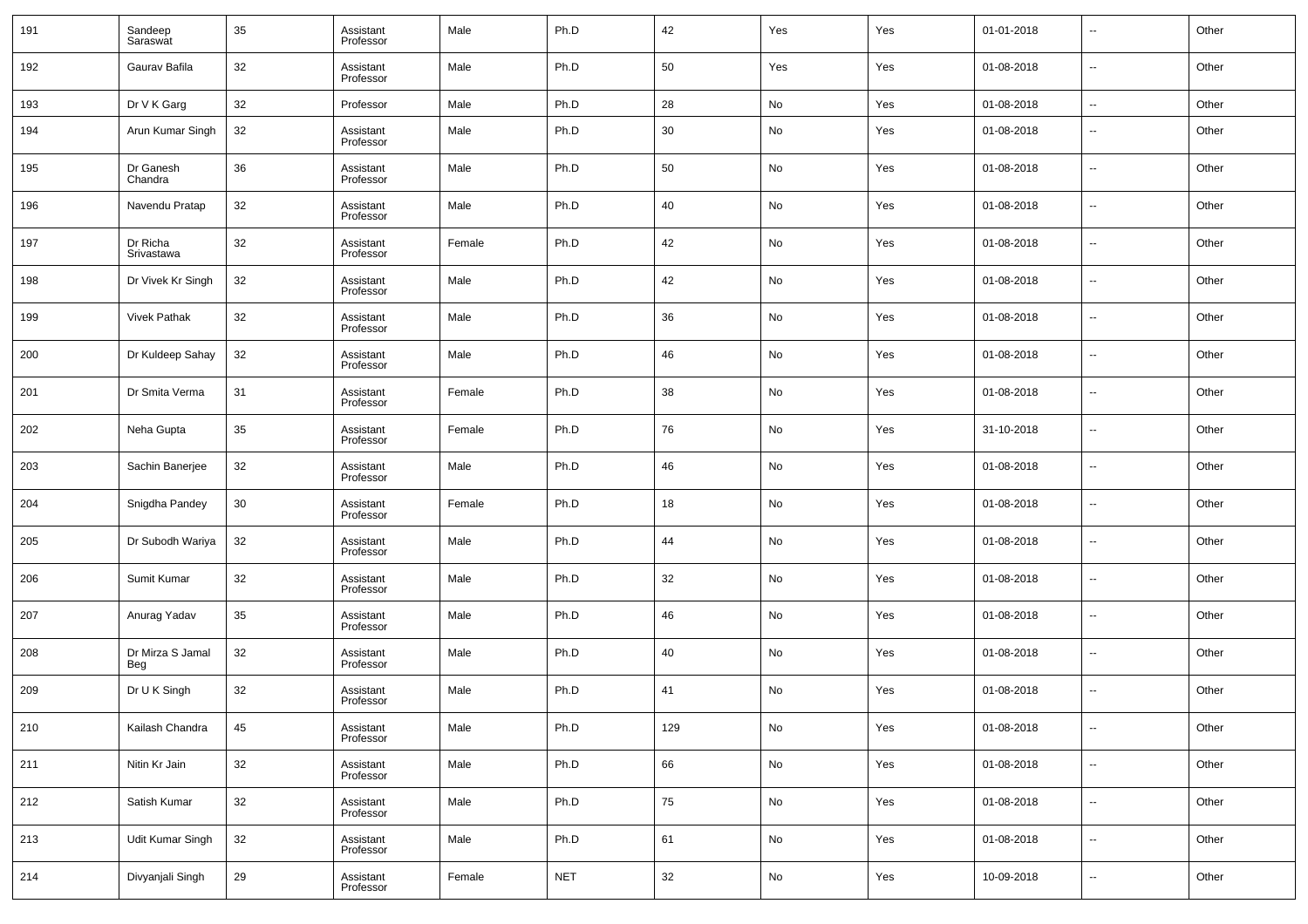| 215 | Dr S P Gupta                | 32 | Assistant<br>Professor | Male   | Ph.D       | 39     | No  | Yes | 01-08-2018 | $\overline{\phantom{a}}$ | Other |
|-----|-----------------------------|----|------------------------|--------|------------|--------|-----|-----|------------|--------------------------|-------|
| 216 | Mohd Shafeeq<br>Ahmad       | 32 | Assistant<br>Professor | Male   | Ph.D       | 72     | No  | Yes | 01-08-2018 | $\overline{\phantom{a}}$ | Other |
| 217 | Shobha Rawat                | 27 | Assistant<br>Professor | Female | <b>NET</b> | 24     | No  | Yes | 01-08-2018 | $\overline{\phantom{a}}$ | Other |
| 218 | Ashish Jain                 | 32 | Assistant<br>Professor | Male   | Ph.D       | 49     | No  | Yes | 01-08-2018 | $\overline{\phantom{a}}$ | Other |
| 219 | Dr R H Khan                 | 70 | Assistant<br>Professor | Male   | Ph.D       | 360    | No  | Yes | 01-08-2018 | $\overline{\phantom{a}}$ | Other |
| 220 | <b>Manish Kumar</b>         | 32 | Assistant<br>Professor | Male   | Ph.D       | 34     | No  | Yes | 01-08-2018 | $\overline{\phantom{a}}$ | Other |
| 221 | Satyendra<br>Vishwakarma    | 33 | Assistant<br>Professor | Male   | Ph.D       | 82     | No  | Yes | 01-08-2018 | $\overline{\phantom{a}}$ | Other |
| 222 | <b>Vivek Kumar</b><br>Yadav | 32 | Assistant<br>Professor | Male   | Ph.D       | 41     | No  | Yes | 01-08-2018 | $\overline{\phantom{a}}$ | Other |
| 223 | Dr Puneet Mishra            | 32 | Assistant<br>Professor | Male   | Ph.D       | 36     | No  | Yes | 01-08-2018 | $\overline{\phantom{a}}$ | Other |
| 224 | Dr V B Saran                | 32 | Assistant<br>Professor | Male   | Ph.D       | 30     | No  | Yes | 01-08-2018 | $\overline{\phantom{a}}$ | Other |
| 225 | Priti Maurya                | 38 | Assistant<br>Professor | Female | Ph.D       | 82     | No  | Yes | 05-09-2018 | $\overline{\phantom{a}}$ | Other |
| 226 | Satya Prakash<br>Pandey     | 32 | Assistant<br>Professor | Male   | Ph.D       | 40     | No  | Yes | 01-08-2018 | $\overline{\phantom{a}}$ | Other |
| 227 | Vartika Gupta               | 32 | Assistant<br>Professor | Female | Ph.D       | 48     | No  | Yes | 01-08-2018 | $\overline{\phantom{a}}$ | Other |
| 228 | Dr Satya Bhushan<br>Verma   | 32 | Assistant<br>Professor | Male   | Ph.D       | 32     | No  | Yes | 01-08-2018 | $\overline{\phantom{a}}$ | Other |
| 229 | Gopendra Kr<br>Singh        | 29 | Assistant<br>Professor | Male   | Ph.D       | 48     | No  | Yes | 01-08-2018 | $\overline{\phantom{a}}$ | Other |
| 230 | Rajneesh Gautam             | 31 | Assistant<br>Professor | Male   | Ph.D       | 56     | No  | Yes | 23-08-2018 | $\overline{\phantom{a}}$ | Other |
| 231 | Shruti Kirti Rastogi        | 32 | Assistant<br>Professor | Female | Ph.D       | 49     | No  | Yes | 01-08-2018 | $\overline{\phantom{a}}$ | Other |
| 232 | Ashish Kumar                | 33 | Assistant<br>Professor | Male   | Ph.D       | 52     | Yes | Yes | 27-08-2018 | $\overline{\phantom{a}}$ | Other |
| 233 | Mohd Hamza                  | 27 | Assistant<br>Professor | Male   | <b>NET</b> | 36     | No  | Yes | 16-08-2018 | $\overline{\phantom{a}}$ | Other |
| 234 | Shailesh Kr<br>Maurya       | 26 | Assistant<br>Professor | Male   | Ph.D       | $36\,$ | No  | Yes | 01-09-2018 | $\overline{\phantom{a}}$ | Other |
| 235 | Shubham Rastogi             | 27 | Assistant<br>Professor | Male   | Ph.D       | 44     | No  | Yes | 01-09-2017 | $\overline{\phantom{a}}$ | Other |
| 236 | Nidhi Mishra                | 27 | Assistant<br>Professor | Female | Ph.D       | $45\,$ | No  | Yes | 01-09-2017 | $\overline{\phantom{a}}$ | Other |
| 237 | Rakesh Kumar<br>Mishra      | 29 | Assistant<br>Professor | Male   | M. Pharm   | 44     | Yes | Yes | 01-09-2017 | $\overline{\phantom{a}}$ | Other |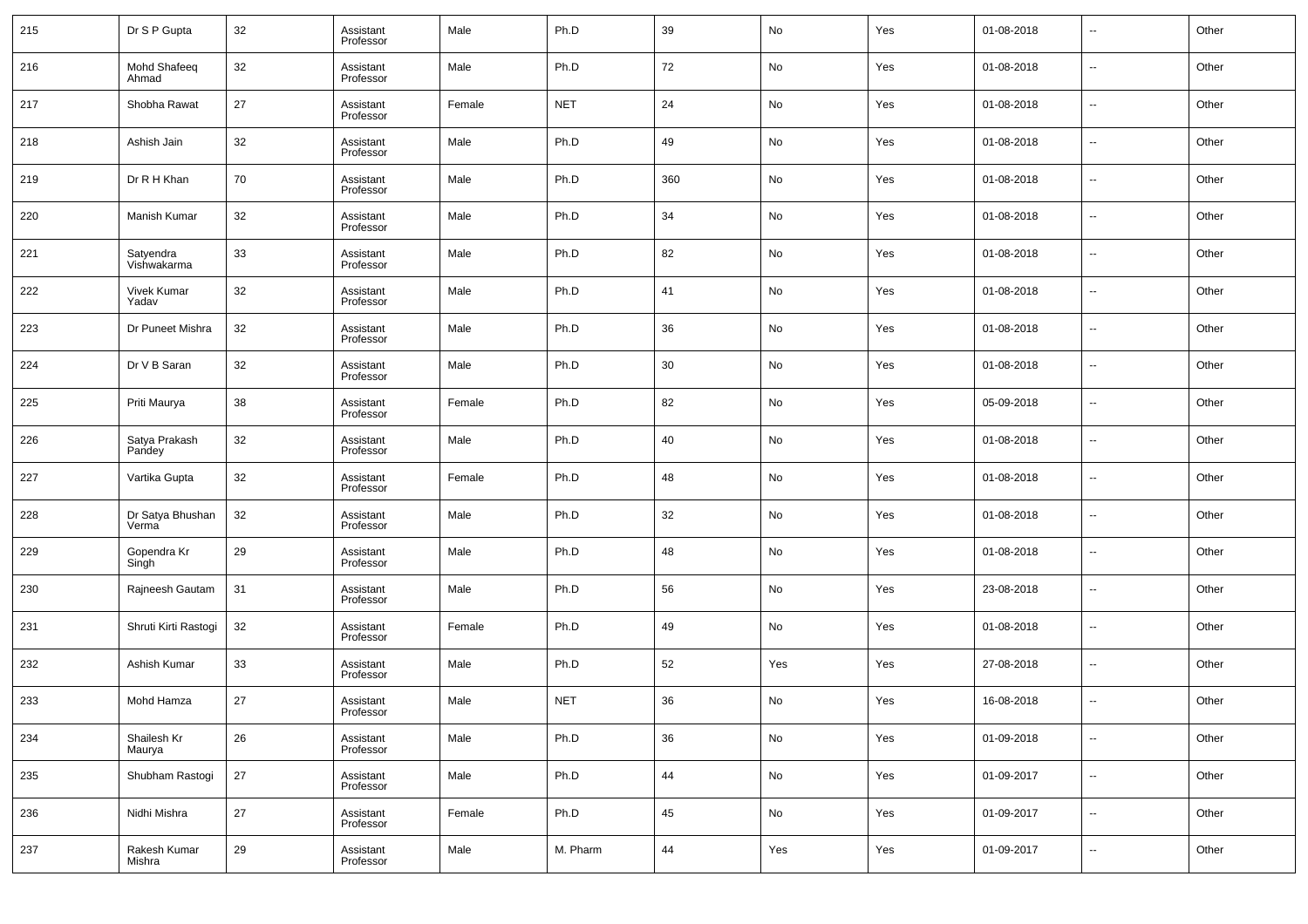| 238 | Dr Hafsa Ahamad                       | 34 | Assistant<br>Professor | Female | Ph.D | 46  | No            | Yes | 19-01-2018 | --                       | Other                  |
|-----|---------------------------------------|----|------------------------|--------|------|-----|---------------|-----|------------|--------------------------|------------------------|
| 239 | Mr Abhishek                           | 41 | Assistant<br>Professor | Male   | Ph.D | 160 | Yes           | Yes | 15-01-2018 | $\overline{\phantom{a}}$ | Other                  |
| 240 | Dr Rajeev Kumar<br>Singh <sup>-</sup> | 38 | Assistant<br>Professor | Male   | Ph.D | 86  | Yes           | Yes | 10-07-2018 | $\overline{\phantom{a}}$ | Adhoc /<br>Contractual |
| 241 | Dr Vijay Kumar<br>Bhaskar             | 47 | Assistant<br>Professor | Male   | Ph.D | 112 | Yes           | Yes | 10-07-2018 | $\overline{\phantom{a}}$ | Adhoc /<br>Contractual |
| 242 | Dr Ragini Narain                      | 41 | Assistant<br>Professor | Female | Ph.D | 90  | No            | Yes | 21-07-2019 | $\overline{\phantom{a}}$ | Adhoc /<br>Contractual |
| 243 | Dr Munish<br>Swaroop                  | 39 | Assistant<br>Professor | Male   | Ph.D | 100 | No            | Yes | 21-07-2019 | $\overline{\phantom{a}}$ | Adhoc /<br>Contractual |
| 244 | Dr Neelam Singh                       | 46 | Assistant<br>Professor | Female | Ph.D | 120 | No            | Yes | 13-08-2019 | $\overline{\phantom{a}}$ | Adhoc /<br>Contractual |
| 245 | Dr Sushil Kumar<br>Bharti             | 35 | Assistant<br>Professor | Male   | Ph.D | 56  | Yes           | Yes | 27-10-2017 | $\overline{\phantom{a}}$ | Adhoc /<br>Contractual |
| 246 | Dr Priyanka Singh                     | 29 | Assistant<br>Professor | Female | Ph.D | 18  | Yes           | Yes | 14-08-2017 | $\overline{\phantom{a}}$ | Adhoc /<br>Contractual |
| 247 | Dr Vertika Shukla                     | 43 | Assistant<br>Professor | Female | Ph.D | 89  | Yes           | Yes | 22-02-2016 | $\overline{\phantom{a}}$ | Adhoc /<br>Contractual |
| 248 | Ms Sonali Roy<br>Choudhary            | 31 | Assistant<br>Professor | Female | Ph.D | 26  | Yes           | Yes | 05-08-2019 | $\overline{\phantom{a}}$ | Adhoc /<br>Contractual |
| 249 | Mr Girish Kumar<br>Singh              | 44 | Assistant<br>Professor | Male   | Ph.D | 175 | Yes           | Yes | 22-07-2019 | $\overline{\phantom{a}}$ | Adhoc /<br>Contractual |
| 250 | Dr Pooja Rani                         | 34 | Assistant<br>Professor | Female | Ph.D | 28  | No            | Yes | 01-08-2019 | $\overline{\phantom{a}}$ | Adhoc /<br>Contractual |
| 251 | Dr Asim Hassan                        | 31 | Assistant<br>Professor | Male   | Ph.D | 39  | No            | Yes | 01-08-2019 | $\overline{\phantom{a}}$ | Adhoc /<br>Contractual |
| 252 | Dr Rakesh Kumar                       | 31 | Assistant<br>Professor | Male   | Ph.D | 30  | No            | Yes | 01-08-2019 | $\overline{\phantom{a}}$ | Adhoc /<br>Contractual |
| 253 | Dr Md Nadim                           | 31 | Assistant<br>Professor | Male   | Ph.D | 20  | No            | Yes | 01-08-2019 | $\overline{\phantom{a}}$ | Adhoc /<br>Contractual |
| 254 | Dr Shashi Bharti                      | 33 | Assistant<br>Professor | Female | Ph.D | 40  | No            | Yes | 01-08-2019 | $\overline{\phantom{a}}$ | Adhoc /<br>Contractual |
| 255 | Dr Pradeep Ram                        | 31 | Assistant<br>Professor | Male   | Ph.D | 31  | No            | Yes | 01-08-2019 | $\overline{\phantom{a}}$ | Adhoc /<br>Contractual |
| 256 | Dr Pankaj Tripathi                    | 29 | Assistant<br>Professor | Male   | Ph.D | 21  | No            | Yes | 01-08-2019 | $\overline{\phantom{a}}$ | Adhoc /<br>Contractual |
| 257 | Dr Rajeev Ranjan                      | 34 | Assistant<br>Professor | Male   | Ph.D | 46  | Yes           | Yes | 08-01-2019 | ۰.                       | Adhoc /<br>Contractual |
| 258 | Dr Sushma Rani                        | 33 | Assistant<br>Professor | Female | Ph.D | 23  | No            | Yes | 01-08-2019 | ۰.                       | Adhoc /<br>Contractual |
| 259 | Dr Gulruh Salim                       | 48 | Assistant<br>Professor | Female | Ph.D | 80  | $\mathsf{No}$ | Yes | 01-08-2019 | ۰.                       | Adhoc /<br>Contractual |
| 260 | Versha Verma                          | 37 | Assistant<br>Professor | Female | Ph.D | 100 | Yes           | Yes | 23-07-2019 | $\overline{\phantom{a}}$ | Adhoc /<br>Contractual |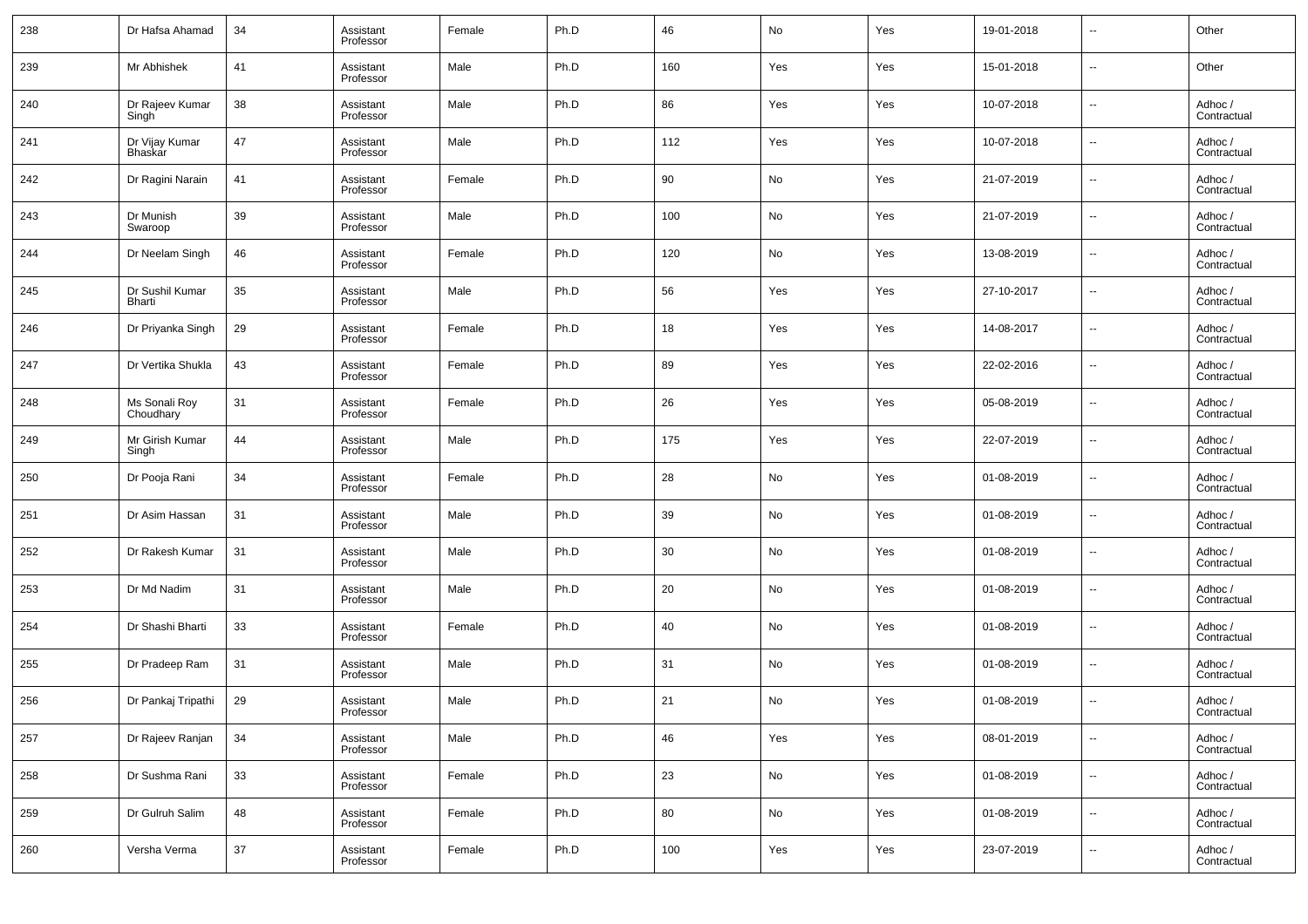| 261 | Ms Sugandha<br>Singh       | 32 | Assistant<br>Professor | Female | Ph.D       | 25  | Yes                          | Yes | 23-07-2019 | $\overline{\phantom{a}}$ | Adhoc /<br>Contractual |
|-----|----------------------------|----|------------------------|--------|------------|-----|------------------------------|-----|------------|--------------------------|------------------------|
| 262 | Sameen Ahmad               | 41 | Assistant<br>Professor | Male   | Ph.D       | 121 | Yes                          | Yes | 23-07-2019 | $\overline{\phantom{a}}$ | Adhoc /<br>Contractual |
| 263 | Dr Satya Bhushan<br>Verma  | 33 | Assistant<br>Professor | Male   | Ph.D       | 32  | No                           | Yes | 23-07-2019 | $\overline{\phantom{a}}$ | Adhoc /<br>Contractual |
| 264 | Dr Ganesh<br>Chandra       | 36 | Assistant<br>Professor | Male   | Ph.D       | 45  | No                           | Yes | 23-07-2019 | $\overline{\phantom{a}}$ | Adhoc /<br>Contractual |
| 265 | Dr Chandrajeet<br>Yadav    | 33 | Assistant<br>Professor | Male   | Ph.D       | 38  | No                           | Yes | 23-07-2019 | $\overline{\phantom{a}}$ | Adhoc /<br>Contractual |
| 266 | Mr Shailendra<br>Singh     | 37 | Assistant<br>Professor | Male   | Ph.D       | 99  | Yes                          | Yes | 25-07-2019 | $\overline{\phantom{a}}$ | Adhoc /<br>Contractual |
| 267 | Mr Jayant Kumar<br>Sahani  | 31 | Assistant<br>Professor | Male   | Ph.D       | 22  | Yes                          | Yes | 25-07-2019 | $\overline{\phantom{a}}$ | Adhoc /<br>Contractual |
| 268 | Mr Arun Kumar<br>Singh     | 31 | Assistant<br>Professor | Male   | Ph.D       | 24  | Yes                          | Yes | 25-07-2019 | $\overline{\phantom{a}}$ | Adhoc /<br>Contractual |
| 269 | Mr Vinamra Kumar<br>Govil  | 34 | Assistant<br>Professor | Male   | Ph.D       | 23  | Yes                          | Yes | 25-07-2019 | $\overline{\phantom{a}}$ | Adhoc /<br>Contractual |
| 270 | Mr Apoorva Singh           | 28 | Assistant<br>Professor | Male   | Ph.D       | 12  | Yes                          | Yes | 25-07-2019 | $\overline{\phantom{a}}$ | Adhoc /<br>Contractual |
| 271 | Islmauddin                 | 26 | Assistant<br>Professor | Male   | <b>NET</b> | 12  | Yes                          | Yes | 25-07-2019 | $\overline{\phantom{a}}$ | Adhoc /<br>Contractual |
| 272 | Mr Navendu<br>Pratap singh | 28 | Assistant<br>Professor | Male   | Ph.D       | 12  | Yes                          | Yes | 25-07-2019 | $\overline{\phantom{a}}$ | Adhoc /<br>Contractual |
| 273 | Mr Arpit Shukla            | 27 | Assistant<br>Professor | Male   | Ph.D       | 15  | Yes                          | Yes | 25-07-2019 | $\overline{\phantom{a}}$ | Adhoc /<br>Contractual |
| 274 | Dr P D Saxena              | 42 | Assistant<br>Professor | Male   | Ph.D       | 50  | No                           | Yes | 25-07-2019 | $\overline{\phantom{a}}$ | Adhoc /<br>Contractual |
| 275 | Ms Hemani Singh            | 26 | Assistant<br>Professor | Female | Ph.D       | 14  | Yes                          | Yes | 25-07-2019 | $\overline{\phantom{a}}$ | Adhoc /<br>Contractual |
| 276 | Prachi Tandon              | 34 | Assistant<br>Professor | Female | Ph.D       | 15  | Yes                          | Yes | 25-07-2019 | $\overline{\phantom{a}}$ | Adhoc /<br>Contractual |
| 277 | Imran Khan                 | 43 | Assistant<br>Professor | Male   | Ph.D       | 15  | Yes                          | Yes | 25-07-2019 | $\overline{\phantom{a}}$ | Adhoc /<br>Contractual |
| 278 | Deepak Singh               | 37 | Assistant<br>Professor | Male   | Ph.D       | 15  | Yes                          | Yes | 25-07-2019 | $\overline{\phantom{a}}$ | Adhoc /<br>Contractual |
| 279 | Afzal Khan                 | 36 | Assistant<br>Professor | Male   | Ph.D       | 41  | No                           | Yes | 22-07-2019 | $\overline{\phantom{a}}$ | Adhoc /<br>Contractual |
| 280 | Dr Aniruddha<br>Kumar      | 37 | Assistant<br>Professor | Male   | Ph.D       | 56  | No                           | Yes | 22-07-2019 | ۰.                       | Adhoc /<br>Contractual |
| 281 | Dr Dhananjay<br>Kumar      | 30 | Assistant<br>Professor | Male   | Ph.D       | 19  | ${\sf No}$                   | Yes | 22-07-2019 | ۰.                       | Adhoc /<br>Contractual |
| 282 | Ms Poonam<br>Parashar      | 40 | Assistant<br>Professor | Male   | Ph.D       | 15  | Yes                          | Yes | 19-09-2019 | ۰.                       | Adhoc /<br>Contractual |
| 283 | Dr Richa Mishra            | 37 | Assistant<br>Professor | Female | Ph.D       | 60  | $\operatorname{\mathsf{No}}$ | Yes | 12-09-2019 | $\overline{\phantom{a}}$ | Adhoc /<br>Contractual |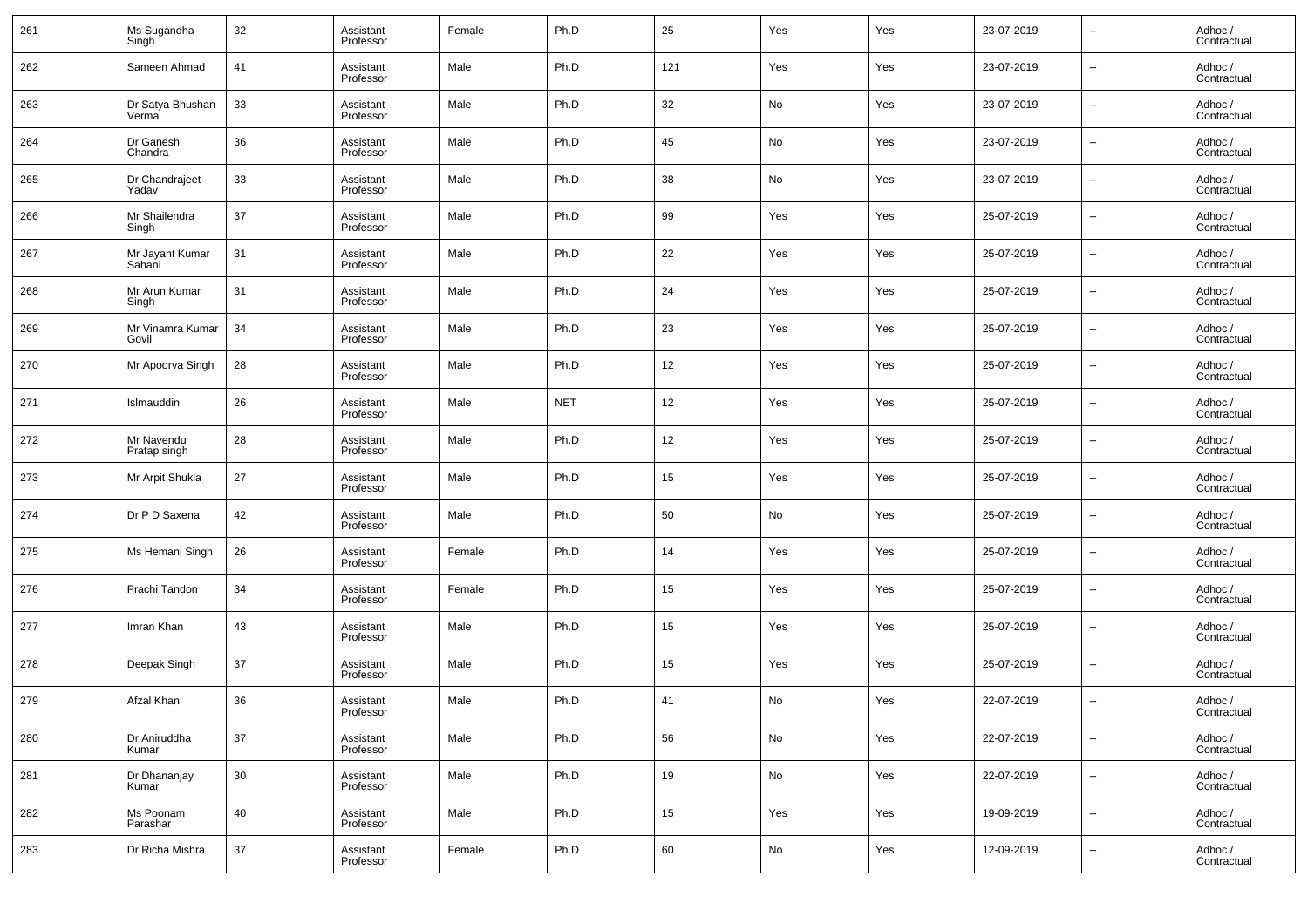| 284 | Dr Mohd Waris<br>Khan        | 32 | Assistant<br>Professor | Male   | Ph.D | 24  | No                           | Yes | 02-08-2019 | $\overline{\phantom{a}}$ | Adhoc /<br>Contractual |
|-----|------------------------------|----|------------------------|--------|------|-----|------------------------------|-----|------------|--------------------------|------------------------|
| 285 | Dr Dhirendra<br>Vikram Singh | 33 | Assistant<br>Professor | Male   | Ph.D | 42  | No                           | Yes | 21-07-2019 | $\overline{\phantom{a}}$ | Adhoc /<br>Contractual |
| 286 | Mrs Shweta<br>Trivedi        | 41 | Assistant<br>Professor | Female | Ph.D | 120 | No                           | Yes | 21-07-2019 | $\overline{\phantom{a}}$ | Adhoc /<br>Contractual |
| 287 | Dr Neelam Yadav              | 38 | Assistant<br>Professor | Female | Ph.D | 110 | No                           | Yes | 01-08-2019 | $\overline{\phantom{a}}$ | Adhoc /<br>Contractual |
| 288 | Dr Rashmi<br>Srivastava      | 39 | Assistant<br>Professor | Female | Ph.D | 80  | No                           | Yes | 01-08-2019 | $\overline{\phantom{a}}$ | Adhoc /<br>Contractual |
| 289 | Dr Sarfraj Ahmas<br>Siddiqui | 32 | Assistant<br>Professor | Male   | Ph.D | 28  | No                           | Yes | 29-08-2019 | $\overline{\phantom{a}}$ | Adhoc /<br>Contractual |
| 290 | Dr Amit Dwivedi              | 39 | Assistant<br>Professor | Male   | Ph.D | 98  | No                           | Yes | 29-08-2019 | $\overline{\phantom{a}}$ | Adhoc /<br>Contractual |
| 291 | Dr Deepa Jain                | 34 | Assistant<br>Professor | Female | Ph.D | 46  | No                           | Yes | 29-08-2019 | $\overline{\phantom{a}}$ | Adhoc /<br>Contractual |
| 292 | Mr Ankit Kumar<br>Patel      | 33 | Assistant<br>Professor | Male   | Ph.D | 28  | No                           | Yes | 25-07-2019 | $\overline{\phantom{a}}$ | Adhoc /<br>Contractual |
| 293 | Dr Richa<br>Srivastava       | 37 | Assistant<br>Professor | Female | Ph.D | 82  | No                           | Yes | 25-07-2019 | $\overline{\phantom{a}}$ | Adhoc /<br>Contractual |
| 294 | Dr Rahat Husain<br>Khan      | 70 | Assistant<br>Professor | Male   | Ph.D | 410 | No                           | Yes | 25-07-2019 | $\overline{\phantom{a}}$ | Adhoc /<br>Contractual |
| 295 | Dr Charumitra<br>Anand       | 28 | Assistant<br>Professor | Female | Ph.D | 18  | No                           | Yes | 25-07-2019 | $\overline{\phantom{a}}$ | Adhoc /<br>Contractual |
| 296 | Dr Vivek Kumar<br>Singh      | 39 | Assistant<br>Professor | Male   | Ph.D | 84  | No                           | Yes | 25-07-2019 | $\overline{\phantom{a}}$ | Adhoc /<br>Contractual |
| 297 | Dr Namita Gupta              | 33 | Assistant<br>Professor | Female | Ph.D | 21  | No                           | Yes | 25-07-2019 | $\overline{\phantom{a}}$ | Adhoc /<br>Contractual |
| 298 | Mr Ram Singer<br>Verma       | 43 | Assistant<br>Professor | Male   | Ph.D | 112 | Yes                          | Yes | 25-07-2019 | $\overline{\phantom{a}}$ | Adhoc /<br>Contractual |
| 299 | Mr Hanuman<br>Maurya         | 43 | Assistant<br>Professor | Male   | Ph.D | 114 | No                           | Yes | 25-07-2019 | $\overline{\phantom{a}}$ | Adhoc /<br>Contractual |
| 300 | Mr Piyush Gupta              | 34 | Assistant<br>Professor | Male   | Ph.D | 65  | No                           | Yes | 25-07-2019 | $\overline{\phantom{a}}$ | Adhoc /<br>Contractual |
| 301 | Mr Sandeep<br>Saraswat       | 35 | Assistant<br>Professor | Male   | Ph.D | 45  | No                           | Yes | 25-07-2019 | $\overline{\phantom{a}}$ | Adhoc /<br>Contractual |
| 302 | Mr Vivek Shukla              | 49 | Assistant<br>Professor | Male   | Ph.D | 123 | No                           | Yes | 25-07-2019 | $\overline{\phantom{a}}$ | Adhoc /<br>Contractual |
| 303 | Dr Lallan Singh<br>Yadav     | 44 | Assistant<br>Professor | Male   | Ph.D | 110 | No                           | Yes | 25-07-2019 | ۰.                       | Adhoc /<br>Contractual |
| 304 | Ms Nimisha Pande             | 46 | Assistant<br>Professor | Female | Ph.D | 114 | ${\sf No}$                   | Yes | 25-07-2019 | ۰.                       | Adhoc /<br>Contractual |
| 305 | Dr Abhishek<br>Mishra        | 29 | Assistant<br>Professor | Male   | Ph.D | 36  | No                           | Yes | 25-07-2019 | $\overline{\phantom{a}}$ | Adhoc /<br>Contractual |
| 306 | Dr Shruti Kirti<br>Rastogi   | 37 | Assistant<br>Professor | Female | Ph.D | 99  | $\operatorname{\mathsf{No}}$ | Yes | 25-07-2019 | $\overline{\phantom{a}}$ | Adhoc /<br>Contractual |